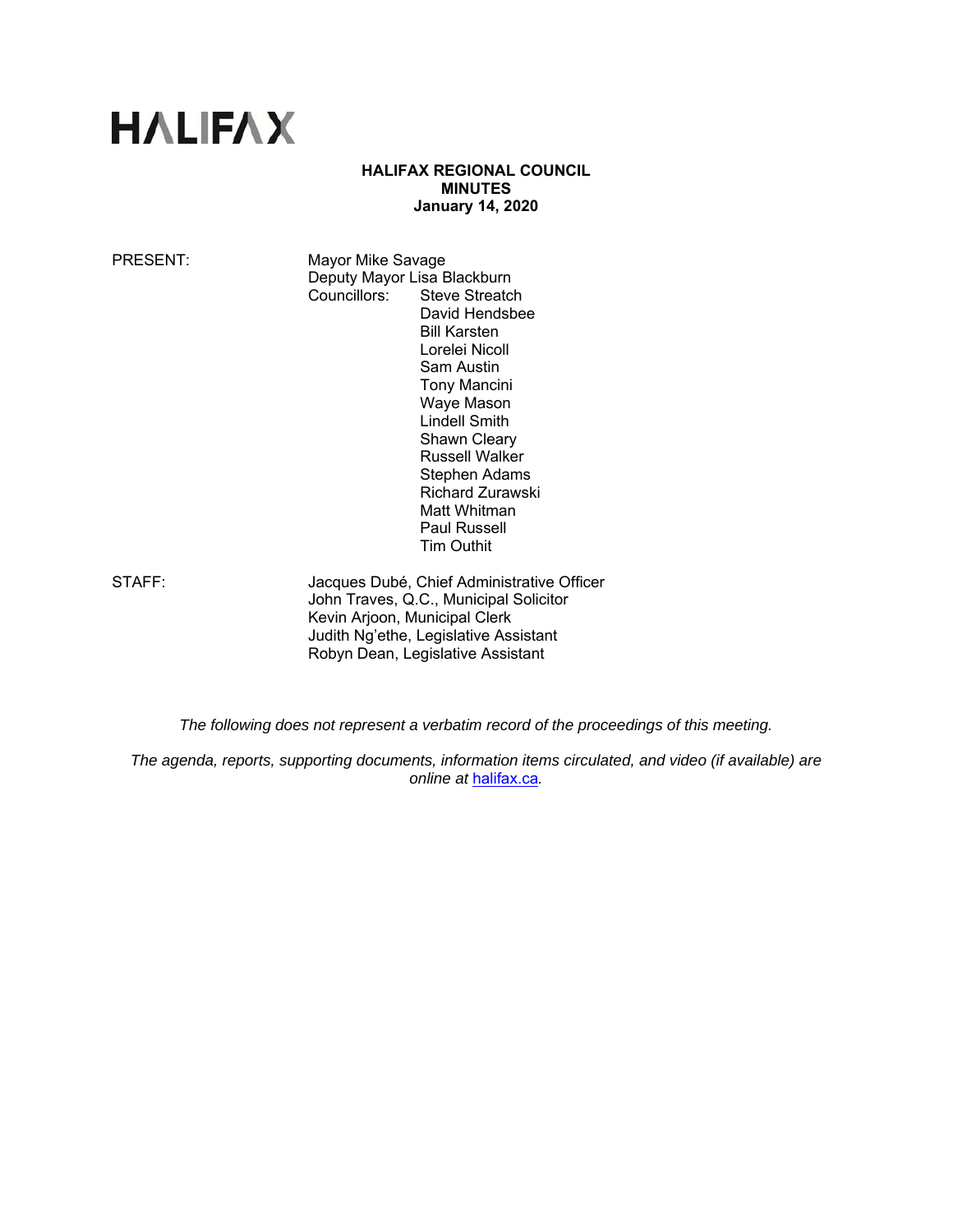*The meeting was called to order at 10:02 a.m. The meeting recessed at 12:19 p.m. and Council reconvened at 1:03 p.m. Council recessed at 2:58 p.m. and reconvened at 3:22 p.m. The meeting recessed at 5:20 p.m. and Council reconvened at 6:00 p.m. Council recessed at 7:14 p.m. and reconvened at 7:23 p.m. Council moved into an In Camera (In Private) session at 9:54 and reconvened at 10:56 p.m. Council adjourned at 11:00 p.m.*

# **1. CALL TO ORDER**

The Mayor called the meeting to order at 10:02 a.m. and Council stood for a moment of reflection.

# **2. SPECIAL COMMUNITY ANNOUNCEMENTS & ACKNOWLEDGEMENTS**

Councillors noted a number of special community announcements and acknowledgements.

# **3. APPROVAL OF MINUTES – NONE**

# **4. APPROVAL OF THE ORDER OF BUSINESS AND APPROVAL OF ADDITIONS AND DELETIONS**

Additions:

17.5 Property Matter – Private and Confidential Report

18.1 Councillor Smith - 5534 to 5558 Bilby Street and 2819 to 2827 Isleville Street, Halifax

18.2 GRANTS COMMITTEE - Volunteer Search and Rescue Grants Program – Recommended Awards Fiscal Year 2019-2020

Council agreed to address item 14.1 Councillor Zurawski – Climate Action Plan Update after 1:00 p.m.

Council agreed to address item 15.1.3 Second Reading Proposed By-law S-448, and Amendment to Bylaw S-400, Respecting Charges for Street Improvements after 1:00 p.m to allow for correspondence to be received.

Council agreed to further defer item 10.1 Gorsebrook Park – Park Plan to the next regular meeting of Regional Council on January 28, 2020.

MOVED by Councillor Nicoll, seconded by Councillor Cleary

#### **THAT the agenda be approved as amended.**

Two-third majority vote required.

# **MOTION PUT AND PASSED.**

Later in the meeting, Councillor consented to Councillor Hendsbee's request that Information Item No 3 Memorandum from the Chair of the Transportation Standing Committee dated December 18, 2019 re: Proposed Community Operated Transit Route Porters Lake to Cole Harbour, be referred to a future Budget Committee meeting for discussion.

Council also agreed to discuss item 18.1 Councillor Smith - 5534 to 5558 Bilby Street and 2819 to 2827 Isleville Street, Halifax following item 15.1.5 Amended and Reinstated Award – RFP (Request for Proposal) No. 19-156 - Design-Build Fire Station No. 62 Williamswood.

# **5. CONSENT AGENDA**

Council agreed to remove item 15.1.4 and 15.1.5 from the consent agenda.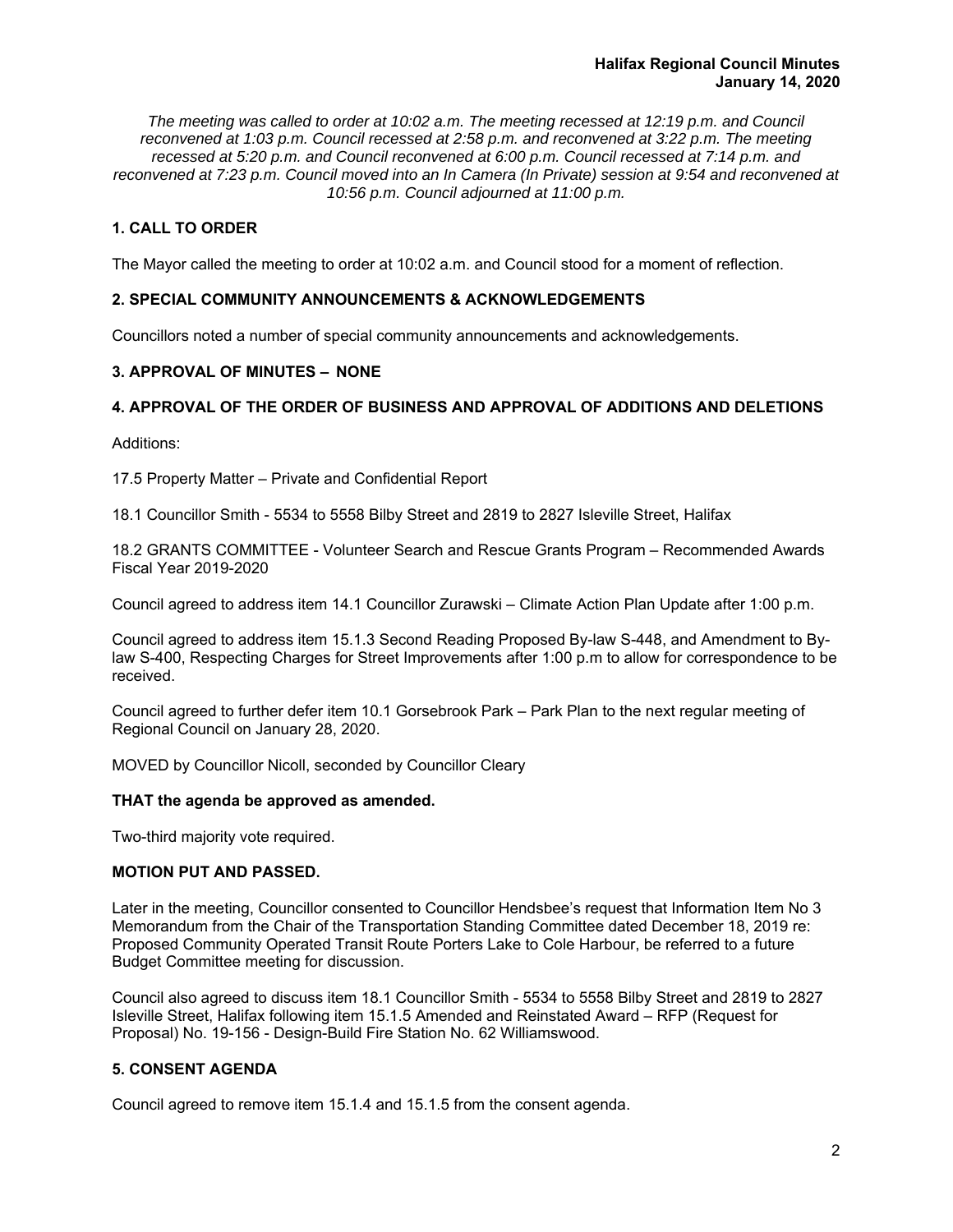MOVED by Councillor Whitman, seconded by Councillor Smith

# **THAT Halifax Regional Council approve the following agenda items: 15.2.1 and 15.4.1.**

# **MOTION PUT AND PASSED UNANIMOUSLY.**

Not present: Councillor Zurawski

# **6. BUSINESS ARISING OUT OF THE MINUTES – NONE**

# **7. CALL FOR DECLARATION OF CONFLICT OF INTERESTS – NONE**

#### **8. MOTIONS OF RECONSIDERATION – NONE**

# **9. MOTIONS OF RESCISSION – NONE**

#### **10. CONSIDERATION OF DEFERRED BUSINESS – December 3, 2019 10.1 Gorsebrook Park - Park Plan**

The following was before Council:

A staff recommendation report dated November 15, 2019

During the approval of the order of business, this matter was deferred further to the next regular meeting of Regional Council on January 28, 2020.

# **11. NOTICES OF TABLED MATTERS – NONE**

#### **12. HEARINGS APPEAL HEARING – 1:00 P.M. 12.1 Appeal of the Decision of the Design Review Committee for Case 22511** – **Substantive Site Plan Approval for 1144, 1148, and 1150 Barrington Street, Halifax**

The following was before Council:

- A staff recommendation report dated December 17, 2019 with attached staff report to the Design Review Committee dated October 30, 2019
- A staff presentation dated January 14, 2020
- A copy of Part VIII (Planning and Development) of the Halifax Regional Municipal Charter, Chapter 39 of the Acts of 2008
- Correspondence dated December 12, 2019 from the Municipal Clerk to the appellant's representative
- A presentation from the appellant
- Correspondence from William Breckenridge

Mayor Savage reviewed the rules of procedure for appeal hearings and opened the hearing by inviting staff to make a presentation.

Dean MacDougall, Planner III, gave presentation on the decision of the Design Review Committee at the Committee's meeting of November 14, 2019, to refuse a substantive site plan approval application for the lands located at 1144, 1148 and 1150 Barrington Street, Halifax, including:

- an overview of the Downtown Halifax Land Use By-law
- the site plan approval process
- the two components (quantitative and qualitative) of review and approval under site plan approval
- the proposed development
- the Design Review Committee's decision of November 14, 2019 on building design and variances
- the appeal notice and process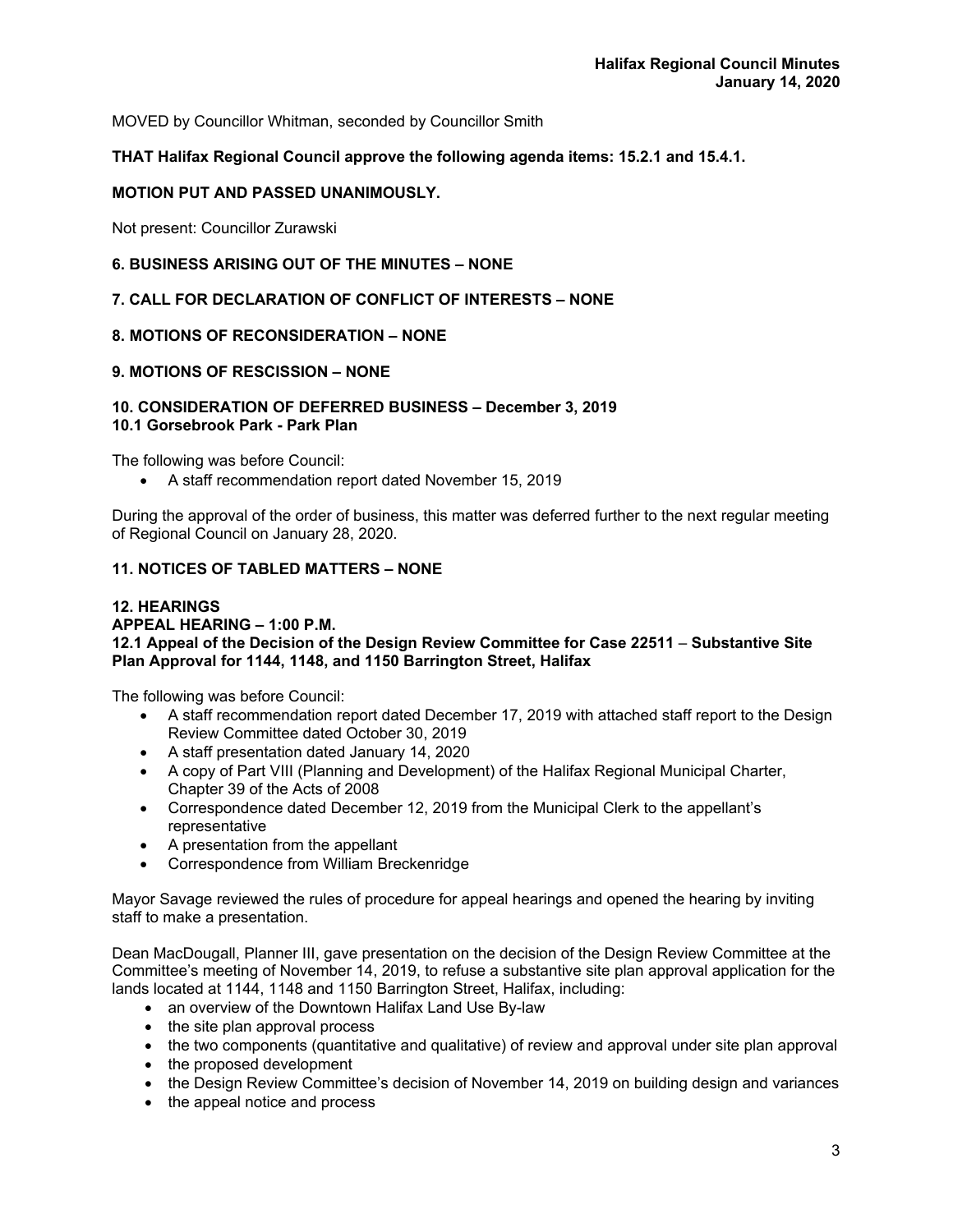• the Old South Suburb Heritage Conservation District

Responding to a query from Council on the effect of upholding the appeal, MacDougall advised that Council can only consider or decide on the qualitative elements, that as of December 21, 2019, applications within the boundaries of the proposed Old South Suburb Heritage Conservation District must comply with the proposed new regulations and that the application under appeal was not grandfathered under the old rules as only issued construction permits can grandfather a development. John Traves, Q.C., Municipal Solicitor, clarified that Council must hear the case on its merits and not consider other aspects.

Dan Goodspeed, Kassner Goodspeed Architects, representing the appellant gave a presentation outlining its appeal. Goodspeed noted that the major impediment to the appellant applying for a new site plan approval is that upper two floors would not be permitted under the new regulations. Goodspeed contended that new set back rules would be disadvantageous in this suburban setting.

Mayor Savage opened the floor to invited property owners within the 100m radius area of notification from the proposed development to speak on the appeal.

Mayor Savage called three times for assessed owners to speak on the matter, there were none present.

Traves clarified the rules and outcomes noting that these are quasi-judicial proceedings and that Council's role is to make any decision that the Design Review Committee could have made, namely approve the recommendation of staff, approve with conditions or defeat the staff recommendation. Traves noted that the appeal was filed on November 29, 2019 and that Council must render its decision by February 13, 2020.

MOVED Councillor Mason, seconded by Councillor Hendsbee

#### **THAT the appeal be allowed.**

Responding to further queries from Council, Traves confirmed that there should be no further appeal provided that procedural fairness is met, though the Courts always reserve rights. MacDougall confirmed that the plot fabric was a factor in evaluating the variance requests of the application.

#### **MOTION PUT AND PASSED.** (15 in favour, 1 against)

In favour: Mayor Savage, Deputy Mayor Blackburn, Councillors Streatch, Hendsbee, Karsten, Nicoll, Austin, Mancini, Mason, Smith, Walker, Adams, Zurawski, Whitman, Outhit

Against: Councillor Russell

Not present: Councillor Cleary

#### **PUBLIC HEARING – 6:00 P.M.**

#### **12.2 Case 21730 - Request to amend the Halifax Municipal Planning Strategy (MPS) and Land Use By-law (LUB) for 205 Bedford Highway, Halifax**

The following was before Council:

- A presentation from the applicant entitled "Rockwinds on the Basin: An Affordable Mixed-Use Multi-Family Housing Development"
- A report from Halifax and West Community Council dated December 3, 2019 with attached revised Attachment A, staff recommendation report dated October 25, 2019 and staff memorandum circulated at the December 3, 2019 Special Meeting of Halifax and West Community Council
- A staff presentation dated January 14, 2020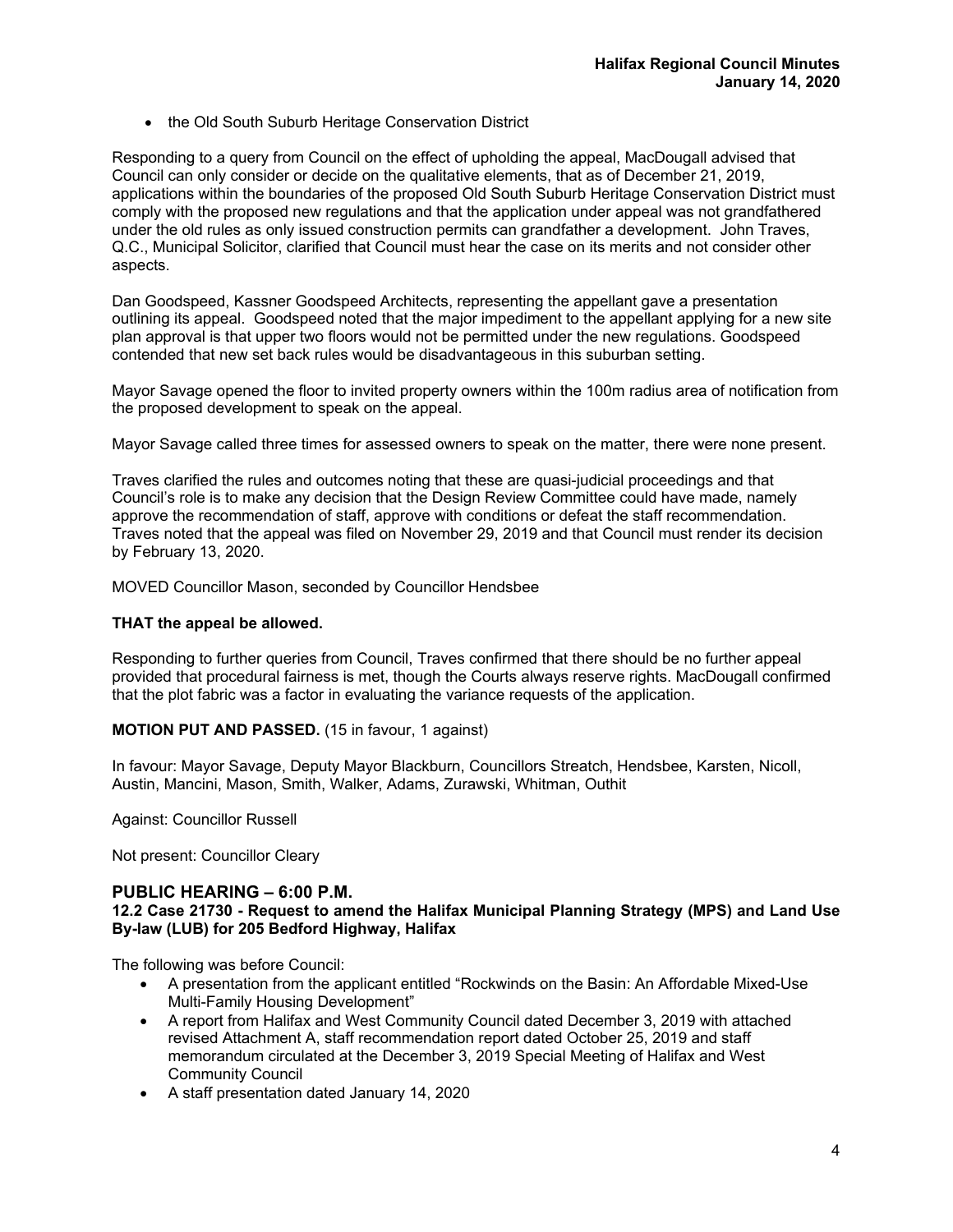- An extract from Halifax Regional Council draft Minutes December 10, 2019
- Correspondence from Nicole Mosher, Glenn Taylor, David Ghiz, David Elliott, Krista Grant, James Allison, Abdou Haddad, Corinne Samson, Ashley MacDougall, Jim Bethune, Thanos Politis, and Stavroula Mihelakos

First reading given on December 10, 2019

Sean Gillis, Planner II, Urban Plan Amendment Team, gave an overview of the applicant proposal, as well as information on the planning history, site context, planning policy, and land use regulations. Gillis also provided information on the feedback received by public engagement, specifically that although the public expressed support for the proposal, there was concern about the size of the building as well as with current and future traffic volumes.

Staff responded to questions from Council, specifically regarding environmental concerns such as flooding. It was noted that as per policy, there is a requirement that the building be built higher than six (6) meters to mitigate flooding issues. However, staff also noted that this guideline is not up-to-date at a regional level.

Mayor Savage invited the applicant to come forward and address Council.

Kevin Riles, KWR Approvals, came forward to speak on behalf of the applicant. Riles gave a brief overview of the applicant proposal and went into more detail about the history of the building. It was noted that the existing building has been an apartment building for seventy (70) years and currently consists of five (5) storeys with thirty-one (31) units. The applicant is requesting to rebuild with eight (8) storeys and fifty-five (55) units. The extra units are requested to accommodate for eighteen (18) affordable housing units which would amount to thirty (30) percent in discounts for fifteen (15) years. Riles emphasized the need for new construction and affordable housing in the area, and further stated that the proposed rents are comparable to those for new construction in the area.

Council expressed some concern about the location of the driveway. Riles stated that based on recommendations from staff, the driveway was moved to the side closest to the nearby daycare and the permit for doing this was approved under the development agreement. However, Riles also noted that if required, the applicant would be willing to move the driveway back to the side nearest the Asian Grocery.

Riles went on to outline the key technical studies that have been conducted in preparation for the proposed development, including an environmental study and a traffic impact study. The environmental study indicated no issues with wetlands and/or watercourses while the traffic impact study indicated minimal impact on the intersection with no increase in the overall level of service.

Mayor Savage reviewed the rules of procedure for public hearings and opened the public hearing for anyone wishing to speak on the matter.

**Jeff Bray,** of Fairview came forward in support of the proposed development and emphasized the need for affordable housing in the area, stating that the housing situation (particularly in the Clayton Park area) is in crisis. Bray also expressed difficulty managing their finances with the current rent prices in the Halifax Regional Municipality.

**Nicole Mosher,** of Clayton Park also stated that they are in support of the proposed development, citing that the Clayton Park and Rockingham area lack choice in affordable housing and that many feel they need to relocate in order to find reasonably priced rental properties. Mosher also noted that it is particularly difficult to find affordable housing without roommates, making it increasingly difficult for singleparent families. It was further noted that barrier-free housing is often not available, and citizens have suffered due to this lack of accessibility.

**Dimitri Stappas,** of Halifax came forward stating their support for the proposed development. Stappas reiterated the need for affordable housing in the Clayton Park and Rockingham area. Furthermore,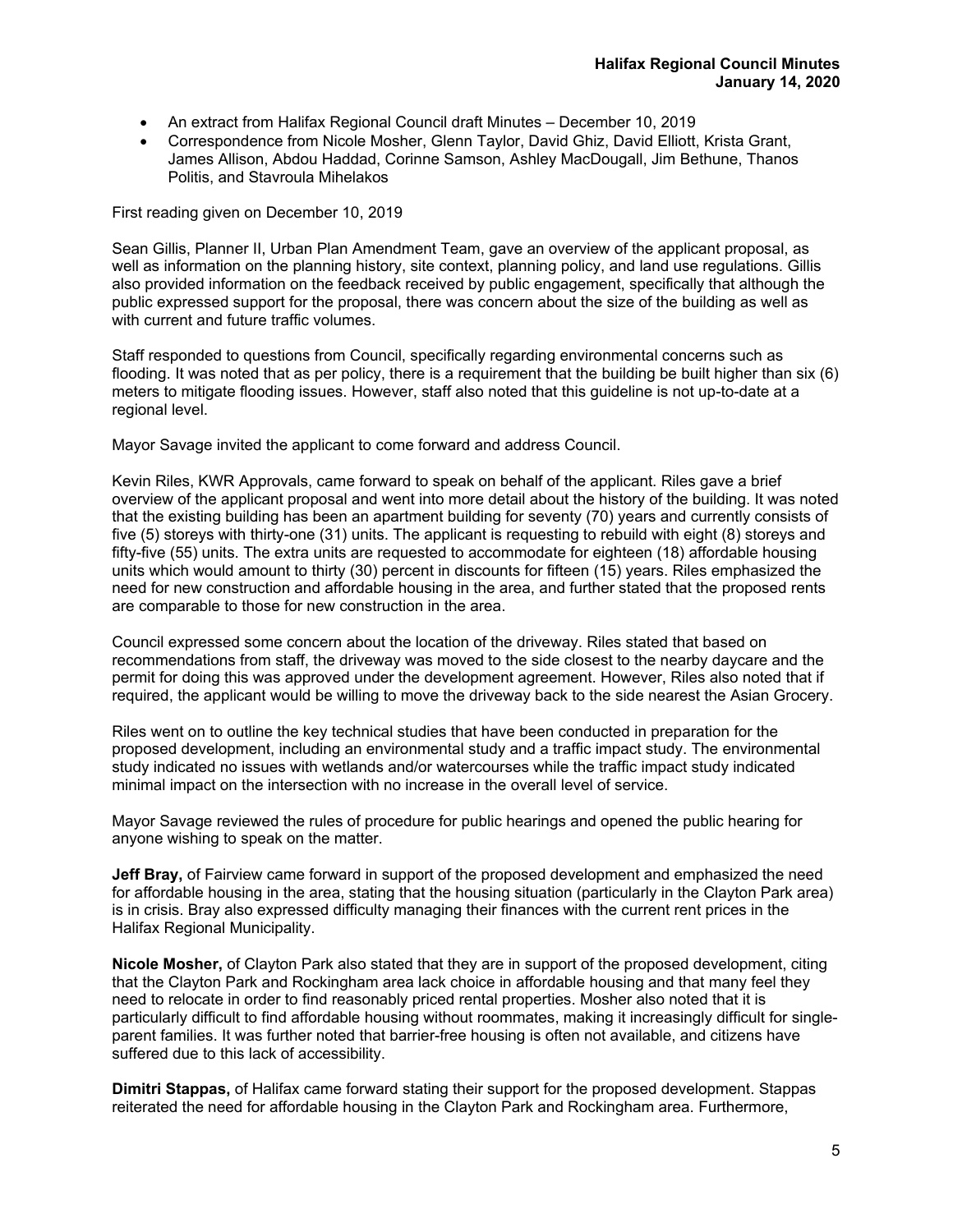Stappas noted that it is particularly difficult to find affordable housing as a student, citing their own financial struggles as a young adult attending university.

**Carla Sestito,** of Halifax restated the need for affordable housing in the area. Sestito also noted their surprise at the high rental prices in HRM in comparison to other provinces such as New Brunswick, Ontario, and Alberta. Furthermore, Sestito described their own difficulties finding an affordable rental property without roommates, stating that they currently share a home with another family.

**Bessie Stappas,** of Halifax came forward in support of the proposed development. Stappas reiterated comments made by previous speakers about the need for affordable and barrier-free housing in the Clayton Park and Rockingham area. Stappas thanked those in attendance for their time and expressed their excitement in moving forward with the proposal.

**Nick Stappas,** the applicant, came forward and stated his case for the proposed development. Stappas expressed their passion for aiding the community and emphasized the need to begin building with consideration of the general and affordable vacancy rate. Stappas stated that the current vacancy rate in the Clayton Park and Rockingham area is 0.8%, and as per staff's comments earlier, under 2% is deemed problematic. It was further noted that the area containing the proposed development is a public and accessible area, which will provide its renters with public transportation. Additionally, Stappas stated that the design of the proposed development compliments the neighbourhood and will respect environmental values/consider climate change. Stappas concluded by thanking the community for their support, as well as HRM staff, the architect, and all those involved in the preparation of their proposal.

Mayor Savage called three times for any other members of the public wishing to speak on the matter, there were none present.

Mayor Savage invited the applicant to respond to questions raised by the public. There being none, it was:

MOVED by Councillor Karsten, seconded by Councillor Nicoll

**THAT the public hearing be closed.** 

#### **MOTION PUT AND PASSED.**

MOVED by Councillor Walker, seconded by Councillor Whitman

**THAT Halifax Regional Council adopt the proposed amendments to the Halifax Municipal Planning Strategy (MPS) and the Halifax Mainland Land Use By-law (LUB), to permit an eight-storey mixeduse building at 205 Bedford Highway, by development agreement, subject to a minimum of 18 units of affordable housing dwelling units being provided via incentive or bonus zoning, as set out in revised Attachment 1 of the Community Council report dated December 3, 2019 and Attachment B of the staff report dated October 25, 2019.** 

#### **MOTION PUT AND PASSED UNANIMOUSLY.**

Not present: Councillor Streatch

**12.3 Case H00446 – Old South Suburb Heritage Conservation District Plan, By-law, and Amendments to the Downtown Halifax Secondary Municipal Planning Strategy and Land Use Bylaw** 

The following was before Council:

- A staff supplementary report dated December 3, 2019
- Community Planning and Economic Development Standing Committee report dated November 21, 2019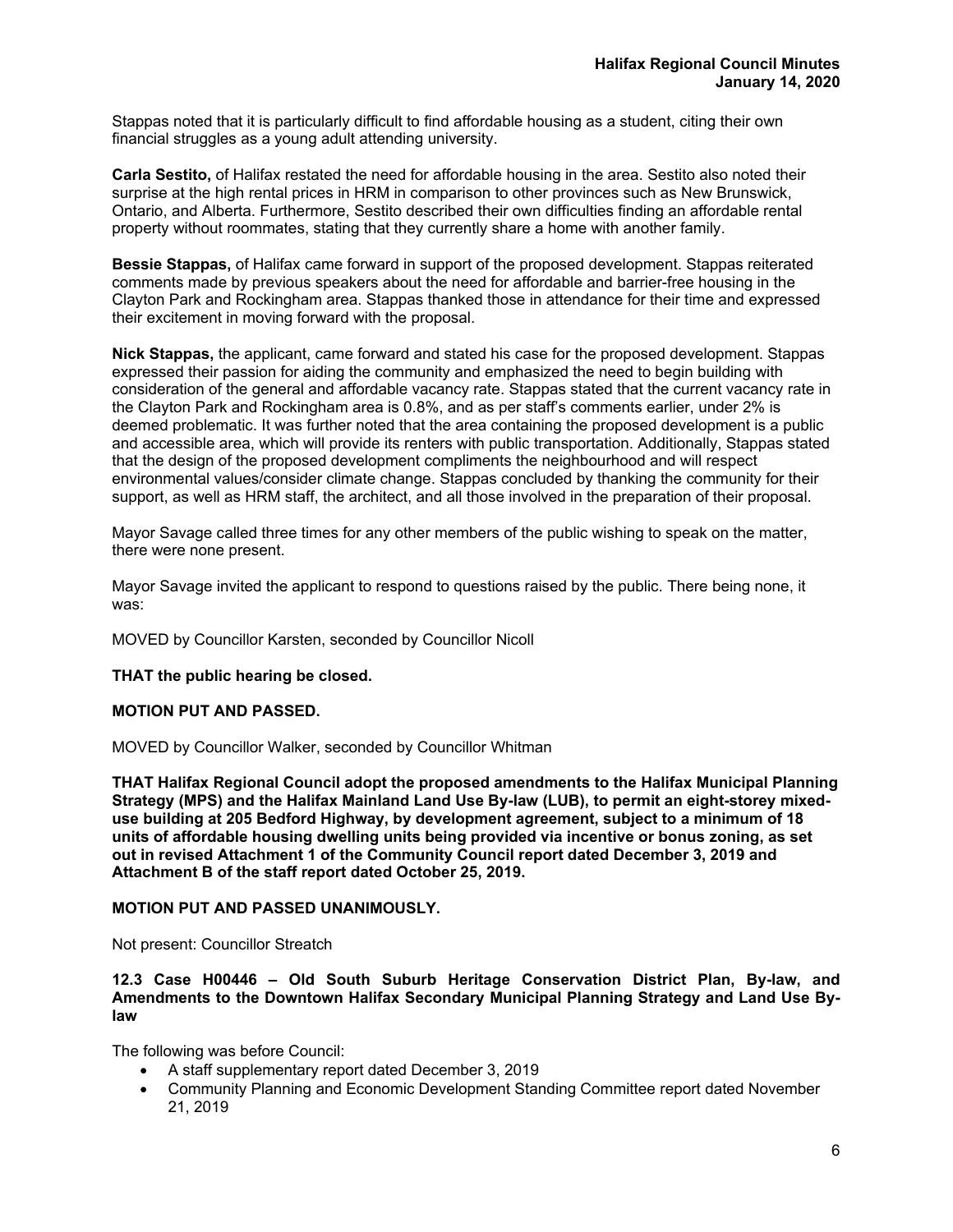- Design Review Committee report dated November 22, 2019
- Heritage Advisory Committee report dated October 25, 2019
- A staff recommendation report dated September 25, 2019
- A staff presentation dated January 14, 2020
- An extract from Halifax Regional Council draft Minutes December 10, 2019
- Correspondence from Patrick Kelly, Ian F McKee, and Mark and Adrienne Harris

First reading given on December 10, 2019.

Deputy Mayor Blackburn invited staff to come forward and give a presentation on case H00446. Before beginning their presentation, a discussion occurred between staff and Council on whether the Public Hearing for this case should be deferred based on Council's earlier ruling to allow the appeal for case 22511. John Traves, Q,C., Municipal Solicitor, explained that if the motion for the Public Hearing on case H00446 were to go forward, the decision made on the appeal of Case 22511 would be null and void. Council discussed the issue and agreed to go ahead with the Public Hearing.

Seamus McGreal, Planner III, Planning & Development, gave an overview of the background of the Heritage Conservation District (HCD) and the significance of the Old South Suburb. McGreal also discussed the purpose of heritage conservation in the Old South Suburb and the HCD plan more generally. Furthermore, McGreal went over staff recommendations, including but not limited to the adoption of the Old South Suburb Heritage Conservation District Plan and By-law and amendments to the Downtown Halifax Municipal Planning Strategy and Land-Use By-law.

Kevin Arjoon, Municipal Clerk, reviewed the rules of procedure for public hearings and opened the public hearing for anyone wishing to speak on the matter.

**Alan Parish,** of Halifax came forward in support of the Old South Suburb HCD Plan. Parish further expressed concern that the Halifax municipal government is slow to adopt HCDs, citing the many areas of Halifax that need protection. Additionally, Parish suggested that the municipality increase the number of heritage Planners or relocate Planners to the heritage group given the closing of the Centre Plan Agreement.

**David Garrett,** of Halifax also declared their support for the Old South Suburb HCD Plan, stating that HCD are needed within the HRM. Garrett reiterated the comments of the previous speaker, noting that the municipality is slow to adopt HCDs due to a lack of heritage staff. Consequently, Garrett emphasized the need to increase the number of heritage Planners to accelerate the creation of HCDs and urged Council to support the motion on the floor.

**Elias Metlej,** of Halifax came forward in support of the motion, however raised concerns about the costs of heritage conservation without governmental incentives. Metlej suggested that the municipality establish incentives for individuals to maintain and preserve heritage buildings.

**Andrew Murphy,** of Purcell's Cove reiterated the comments from the previous speakers about the importance of HCDs for the HRM and urged Council to support the motion on the floor.

**William Breckenridge,** of Halifax came forward stating their support for the Old South Suburb HCD and reiterated the comments from the previous speakers regarding the need to expedite the processes through which HCDs are created.

Deputy Mayor Blackburn called three times for any other members of the public wishing to speak on the matter, there were none present.

Deputy Mayor Blackburn invited the applicant to respond to questions raised by the public. There being none, it was: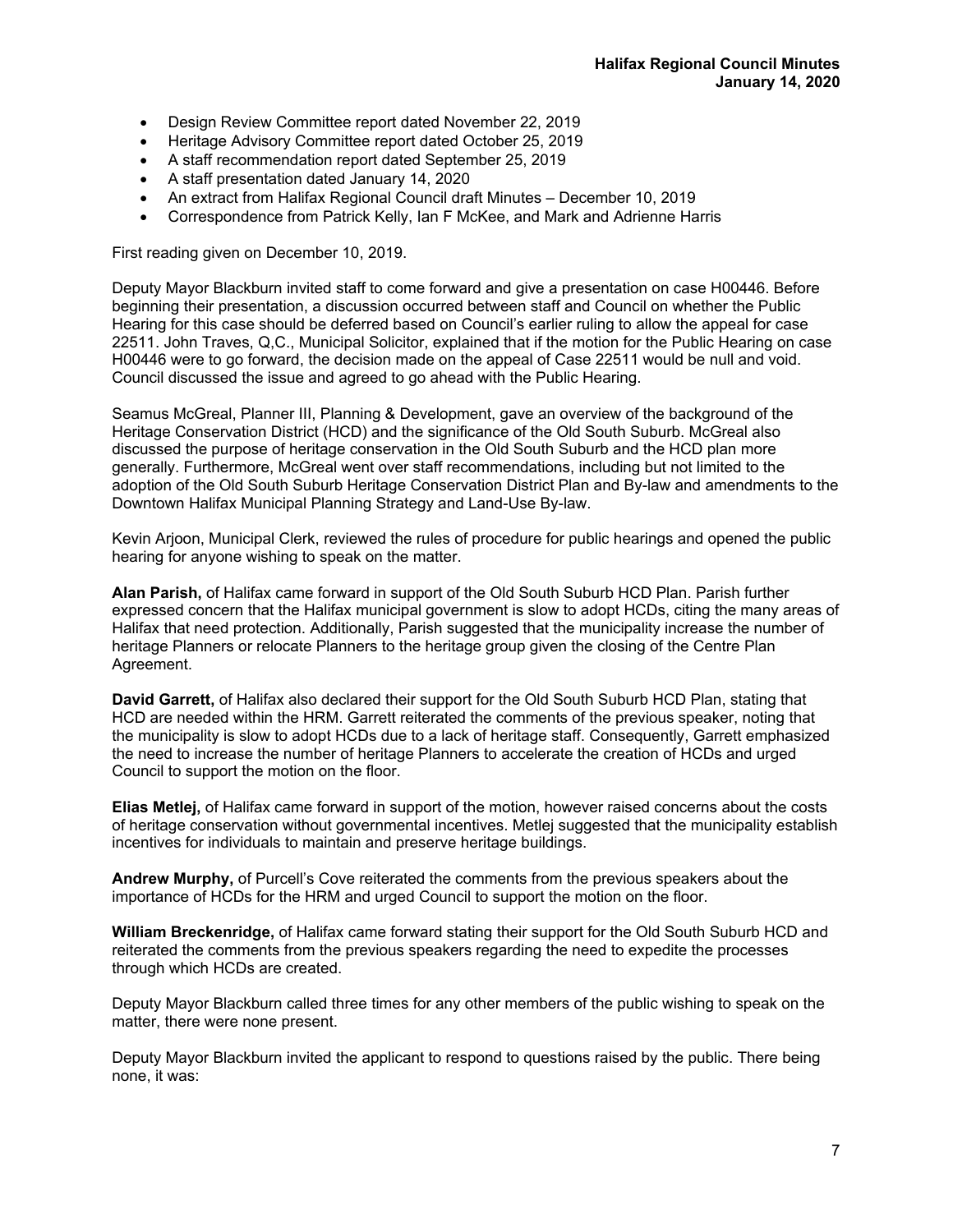MOVED by Councillor Karsten, seconded by Councillor Cleary

#### **THAT the public hearing be closed.**

# **MOTION PUT AND PASSED.**

MOVED by Councillor Mason, seconded by Councillor Nicoll

# **THAT Halifax Regional Council adopt the:**

**1. Old South Suburb Heritage Conservation District Plan and the Old South Suburb Heritage Conservation District By-law H-800 as contained in Attachments A and B of the staff report dated September 25, 2019, with the following amendments:** 

**a. Delete terms "Foreign Protestant" on page 5 of the Old South Suburb Heritage Conservation District Plan and replace with the terms "primarily German-speaking" and "German-speaking", as set out in Attachment A of the supplementary staff report dated December 3, 2019;** 

**b. Delete Map 1, Heritage Resources, of the Old South Suburb Heritage Conservation District Plan and replace with Map 1, Heritage Resources, contained in Attachment B of the supplementary staff report dated December 3, 2019;** 

**c. Delete heritage property inventory sheets for 1144 Barrington Street, 1146-48 Barrington Street and 1150 Barrington Street in the Old South Suburb Heritage Conservation District Plan and replace with heritage property inventory sheets for 1144 Barrington Street, 1146-48 Barrington Street and 1150 Barrington Street, contained in Attachment C of the supplementary staff report dated December 3, 2019; and** 

**d. Delete Schedule A, Heritage Resources, of the Old South Suburb Heritage Conservation District By-law H-800 and replace with Schedule A, Heritage Resources, contained in Attachment D of the supplementary staff report dated December 3, 2019.** 

**2. Amendments to the Downtown Halifax Municipal Planning Strategy and the amendments to the Downtown Halifax Land Use By-law as contained in Attachments C and D of the staff report dated September 25, 2019, with the following amendments:** 

**a. Delete Schedule E, Map 7.5, Old South Suburb Heritage Resources, contained in Attachment C of the staff report dated September 25, 2019 and replace with Schedule E, Map 7.5, Old South Suburb Heritage Resources, contained in Attachment E of the supplementary staff report dated December 3, 2019; and** 

**b. Delete Attachment D, amendments to the Downtown Halifax Land Use By-law, contained in the staff report dated September 25, 2019 and replace with Attachment D, amendments to the Downtown Halifax Land Use By-law, contained in Attachment F of the supplementary staff report dated December 3, 2019.** 

After closing the public hearing, Council expressed concern for the applicant of the appeal for case 22511. Council inquired whether it was possible to remove the property under case 22511 from the Old South Suburb HCD Plan. Aaron Murnaghan, Principal Planner, Regional Planning, responded to questions from Council and noted that to exempt the property under case 22511 from the plan would require substantive amendments, which would require a new first reading, a new public hearing, and a supplementary staff report. Traves noted that the applicants of the appeal for case 22511 were encouraged to bring the issue forward to Council and were aware of the potential of the current outcome.

# **MOTION PUT AND PASSED UNANIMOUSLY.**

Not present: Mayor Savage, Councillor Streatch

# **13. CORRESPONDENCE, PETITIONS & DELEGATIONS**

#### **13.1 Correspondence**

The Clerk noted that correspondence was received for items: 12.1, 12.2, 12.3 and 15.3.1. This correspondence was circulated to Council.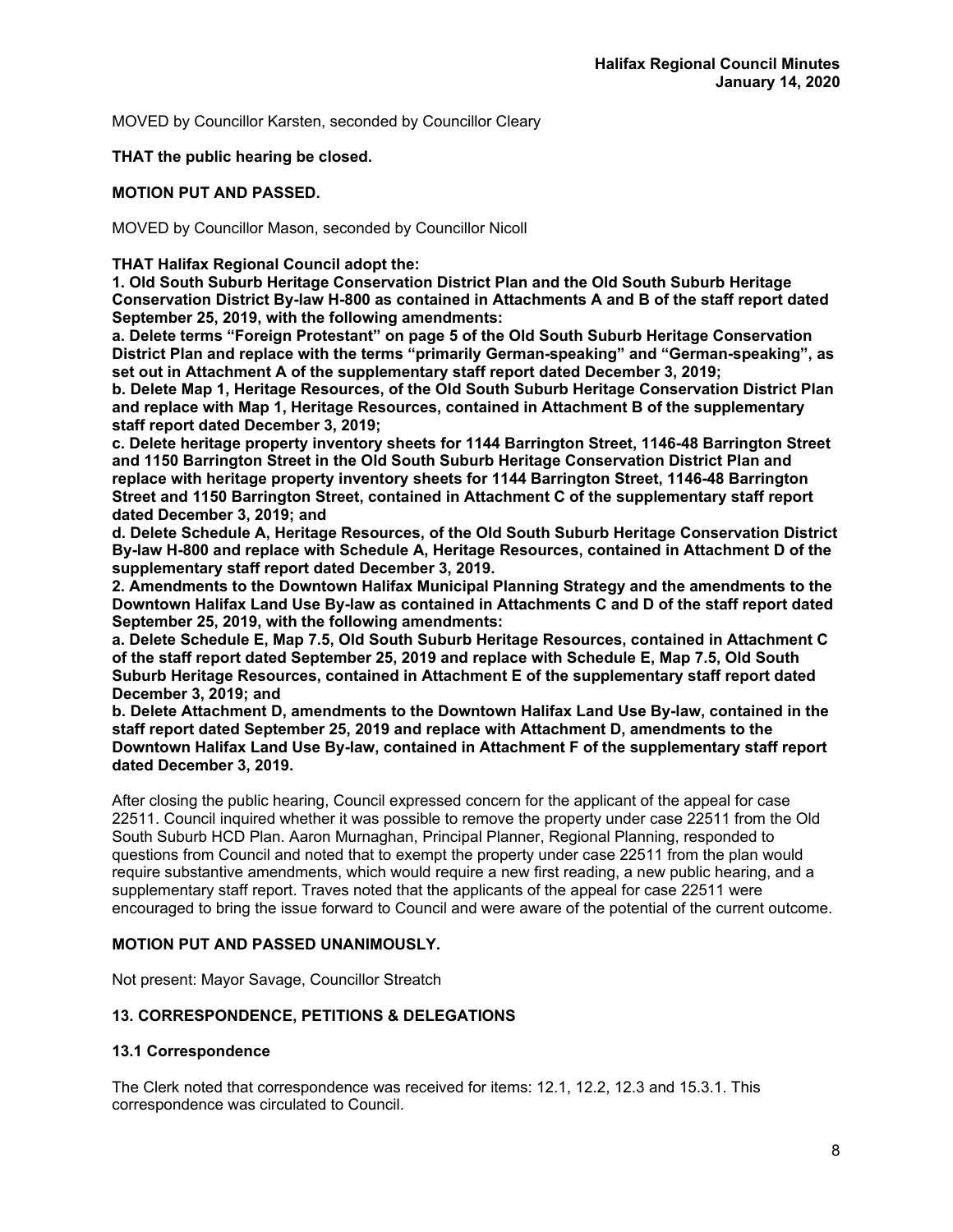For a detailed list of correspondence received refer to the specific agenda item.

#### **13.2 Petitions**

#### **13.2.1 Councillor Cleary**

Councillor Cleary submitted a petition containing 123 signatures seeking to stop Halifax Regional Municipality from permanently restricting right hand turns onto George Dauphinee Avenue.

#### **14. INFORMATION ITEMS BROUGHT FORWARD – December 10, 2019 14.1 Councillor Zurawski - Climate Action Plan Update**

The following was before Council:

- A staff information report dated November 12, 2019
- A staff presentation dated January 14, 2020

Shannon Miedema, Program Manager, Energy and Environment and Program Manager and Mel de Jager, Principal at Sustainability Solutions Group, gave a presentation on progress to date on development of HalifACT 2050 and other climate change initiatives and responded to questions from Council.

# **15. REPORTS**

#### **15.1 CHIEF ADMINISTRATIVE OFFICER 15.1.1 Eastern Passage Weekly Collection of Recyclables**

The following was before Council:

 A staff recommendation report dated October 17, 2019 with attached staff information report dated October 14, 2015

MOVED by Councillor Karsten, seconded by Councillor Walker

**THAT Halifax Regional Council direct the Chief Administrative Officer to include sufficient funding in the 2021/2022 budget cycle such that the residential recycling collection frequency can be increased from every second week to weekly for the Eastern Passage Area, including Cow Bay, to be implemented for the next Collection Request for Proposal (RFP) commencing on July 1, 2021.** 

Brad Anguish, Director of Transportation and Public Works responded to questions from Council and noted that the staff recommendation was based on densification of the community compared to other communities and that service levels for waste collection are not dependant on taxation lines.

# **MOTION PUT AND PASSED UNANIMOUSLY.**

Not present: Councillor Zurawski

**15.1.2 Proposed Amendments to Administrative Order 1, The Procedures of the Council Administrative Order, Administrative Order 2017-005-GOV, Respecting the Advisory Committee on Accessibility in the Halifax Regional Municipality and Regional Watersheds Advisory Board Terms of Reference - The Adoption Process for the Centre Plan (Package B)**  The following was before Council:

A staff recommendation report dated October 31, 2019

Notice of Motion given on December 10, 2019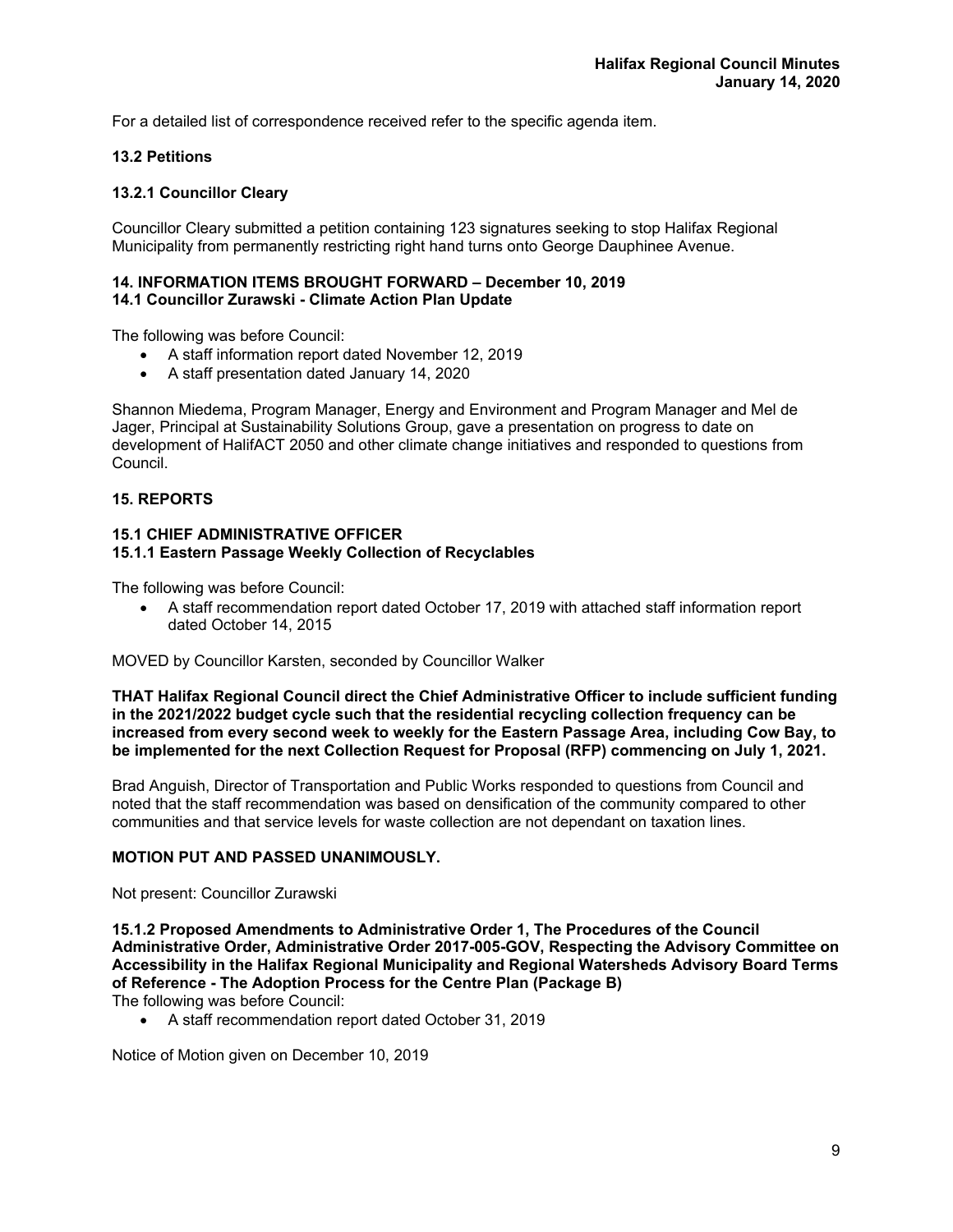MOVED by Councillor Cleary, seconded by Councillor Smith

**THAT Halifax Regional Council adopt amendments to:** 

**a) The Regional Watersheds Advisory Board Terms of Reference, as set out in Attachment B of the staff report dated October 31, 2019;** 

**b) Schedules 5 and 6 of Administrative Order 1, The Procedures of the Council Administrative Order, respecting the Environment and Sustainability Standing Committee, and the Executive Standing Committee, as set out in Attachment D of the staff report dated October 31, 2019; and c) Administrative Order 2017-005-GOV, the Advisory Committee on Accessibility Administrative Order, as set out in Attachment F of the staff report dated October 31, 2019.** 

# **MOTION PUT AND PASSED.** (15 in favour, 1 against)

In favour: Mayor Savage, Deputy Mayor Blackburn, Councillors Streatch, Karsten, Nicoll, Austin, Mancini, Mason, Smith, Cleary, Walker, Adams, Whitman, Russell, Outhit

Against: Councillor Hendsbee

Not present: Councillor Zurawski

#### **15.1.3 Second Reading Proposed By-law S-448, and Amendment to By-law S-400, Respecting Charges for Street Improvements**

The following was before Council:

- A supplementary staff report dated November 28, 2019
- A staff recommendation report dated September 20, 2019
- An extract from Halifax Regional Council draft Minutes November 26, 2019

First reading given on November 26, 2019

MOVED by Deputy Mayor Blackburn, seconded by Councillor Whitman

**THAT Halifax Regional Council:** 

**1. Approve the Local Improvement Charges as outlined in Table 1 to the staff report dated September 20, 2019; and** 

**2. Adopt revised By-law S-448, amending By-law S-400, the Street Improvement By-law, as set out in Attachment 1 of the supplementary staff report dated November 28, 2019.** 

#### **MOTION PUT AND PASSED UNANIMOUSLY.**

Not present: Councillor Russell

#### **15.1.4 Scotiabank Centre (SBC) Management Agreement**

The following was before Council:

A staff recommendation report dated November 15, 2019

MOVED by Councillor Smith, seconded by Councillor Cleary **THAT Halifax Regional Council:** 

**1. Authorize the Mayor and Municipal Clerk to execute the Management Agreement with the Halifax Convention Centre Corporation carrying on business as Events East Group, which shall be substantially of the same form as set out in Attachment 1 of the staff report dated November 15, 2019, for the continued management of the Scotiabank Centre; and** 

**2. Authorize the Chief Administrative Officer to execute any renewals of the Management Agreement.**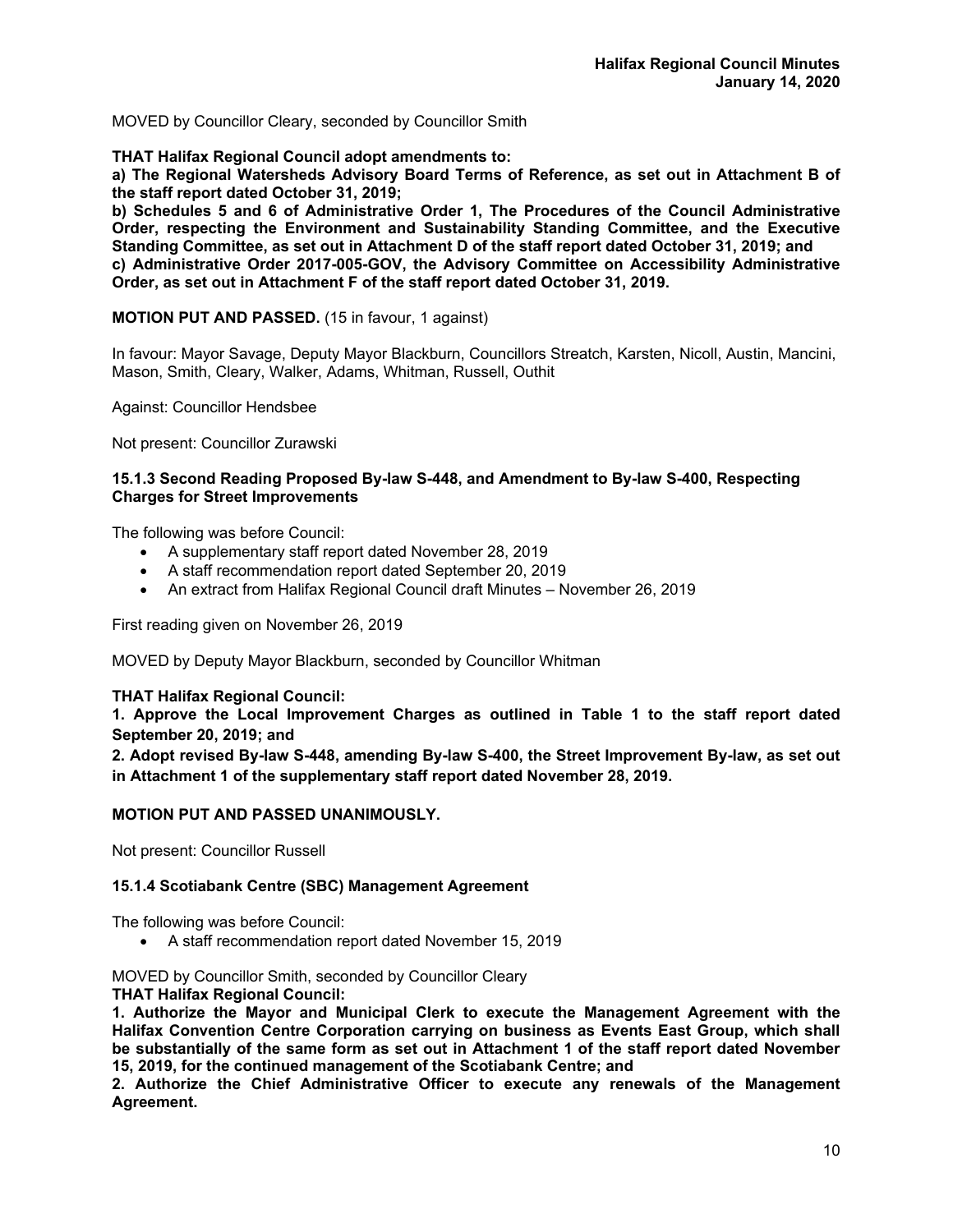Responding to a question from Council, Maggie MacDonald, Manager, Program Support Services, confirmed that the arrangement with the Province is for a review of the Agreement at either party's request and that there is no set timeline for the expanded mandate review.

Council noted the importance of staff ensuring that there is a timeline in the Agreement for a mandate review, especially as the new Halifax Convention Centre is now operational.

MacDonald responded to further questions from Council, including regarding the governance arrangements of the Agreement, noting that the Agreement itself is in response to Auditor General review of the relationship between Scotiabank Centre, Ticket Atlantic and the Municipality.

Council requested that the Ticket Atlantic review, when complete, be brought to Council as an information report.

Responding to a further question from Council, MacDonald confirmed that the staff recommendation is for the Chief Administrative Officer to be authorized to execute five-year renewals of the Management Agreement, with only substantial changes to the Agreement coming back to Council.

At the request of Councillor Whitman, the motion was separated for voting purposes as per Section 90 of Administrative Order One.

MOVED by Councillor Smith, seconded by Councillor Cleary

**THAT Halifax Regional Council authorize the Mayor and Municipal Clerk to execute the Management Agreement with the Halifax Convention Centre Corporation carrying on business as Events East Group, which shall be substantially of the same form as set out in Attachment 1 of the staff report dated November 15, 2019, for the continued management of the Scotiabank Centre.** 

#### **MOTION PUT AND PASSED UNANIMOUSLY.**

Not present: Councillor Zurawski

MOVED by Councillor Smith, seconded by Councillor Cleary

#### **THAT Halifax Regional Council authorize the Chief Administrative Officer to execute any renewals of the Management Agreement.**

#### **MOTION PUT AND PASSED.** (14 in favour, 2 against)

In favour: Mayor Savage, Councillors Streatch, Hendsbee, Karsten, Nicoll, Austin, Mancini, Mason, Smith, Cleary, Walker, Adams, Russell, Outhit

Against: Deputy Mayor Blackburn, Councillor Whitman

Not present: Councillor Zurawski

#### **15.1.5 Amended and Reinstated Award – RFP (Request for Proposal) No. 19-156 - Design-Build Fire Station No. 62 Williamswood**

The following was before Council:

A revised staff recommendation report dated January 14, 2020

MOVED by Councillor Adams, seconded by Councillor Zurawski

**THAT Halifax Regional Council award Request for Proposal (RFP) No. 19-156, Design-Build Fire Station No. 62 Williamswood to the highest scoring proponent, Bird Construction Group, at a cost**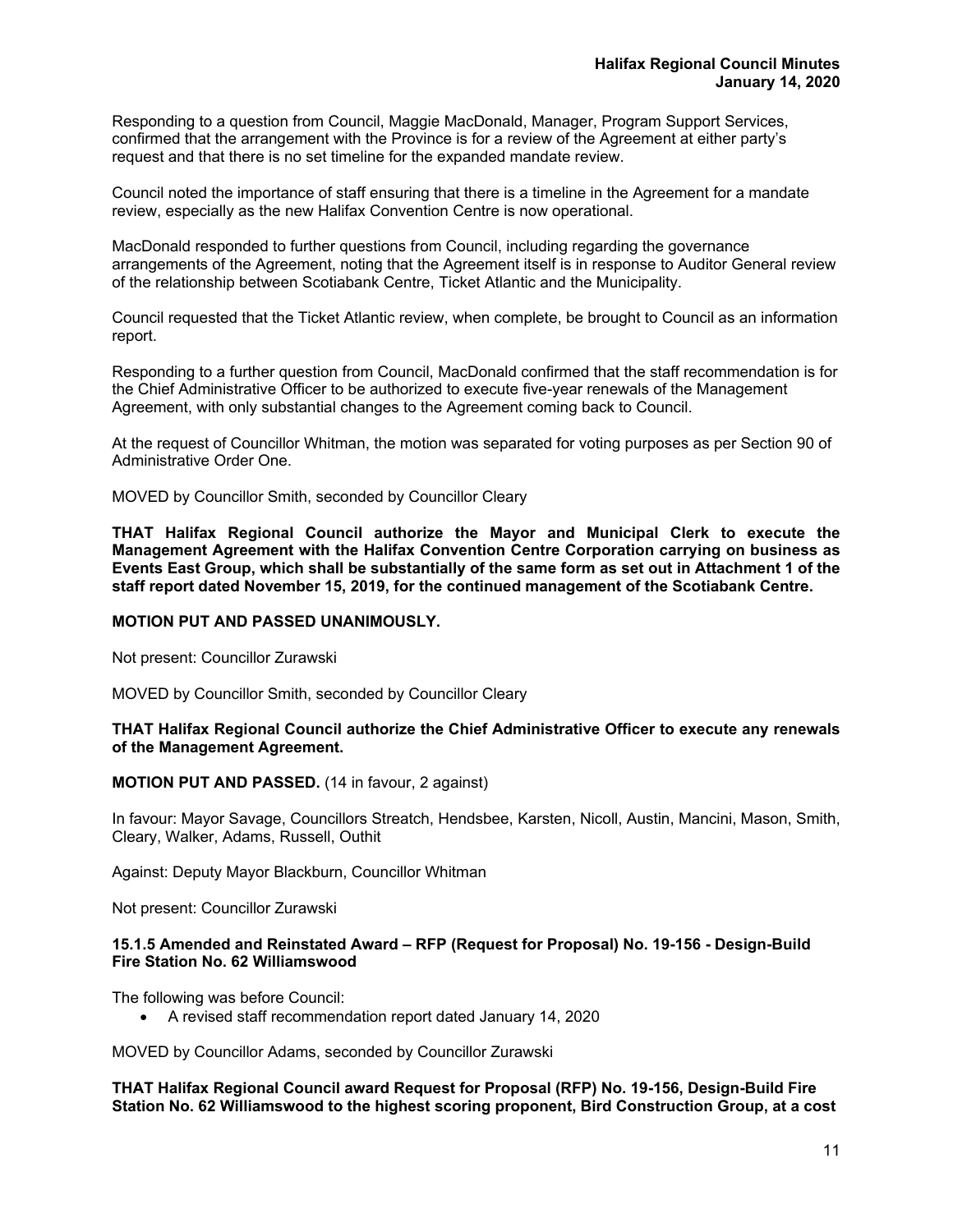#### **of \$4,551,041 (net HST included), with funding from Project No. CB000079 – Sambro/Harrietsfield Fire Station, as outlined in the Financial Implications section of the revised report dated January 14, 2020.**

John MacPherson, Manager, Corporate Facility Design and Construction, clarified the error with the earlier circulated report and advised that the Request for Proposal was scored on technical and price so that the best overall bidder was awarded the contract. Jane Fraser, Director of Finance, Asset Management and ICT advised that a change had been made regarding information put in award reports and that scores and prices of unsuccessful bidders were no longer indicated.

# **MOTION PUT AND PASSED.** (15 in favour, 2 against)

In favour: Deputy Mayor Blackburn, Councillors Streatch, Hendsbee, Karsten, Nicoll, Austin, Mancini, Mason, Smith, Cleary, Walker, Adams, Zurawski, Russell, Outhit

Against: Mayor Savage, Councillor Whitman

# **15.1.6 Policing Resource Review**

The following was before Council:

- A staff recommendation report dated January 8, 2019
- A staff presentation dated January 14, 2020

Jacques Dubé, Chief Administrative Officer and Chief Dan Kinsella, Halifax Regional Police (HRP), provided a presentation on the police service review following a motion passed by Regional Council on February 27, 2018 and outlined the key report outcomes and 29 recommendations made by the consultant, Perivale & Taylor Consulting. Key report outcomes included:

- Priority response and deployment
- Strategic realignment, staffing and reorganization
- Community survey
- Coordinated and robust information technology systems and infrastructure
- Modernization of facilities and physical infrastructure

MOVED by Councillor Nicoll, seconded by Councillor Mancini

#### **THAT Halifax Regional Council direct the Chief Administrative Officer to accept and implement the recommendations from the Police Service Review with the exceptions of: 1, 2, 20.**

Councillor Nicoll proposed an amendment to the motion.

MOVED by Councillor Nicoll, seconded by Councillor Mancini

**THAT the motion be amended to include a further subsection as follows:** 

**"2. Refer the Chief Administrative Officer report and accompanying in-camera information report to the Board of Police Commissioners to be taken into consideration as they prepare this year's budget and subsequent budgets."** 

# **MOTION TO AMEND PUT AND PASSED UNANIMOUSLY.**

Not present: Mayor Savage, Councillor Zurawski

The motion before Council is as follows: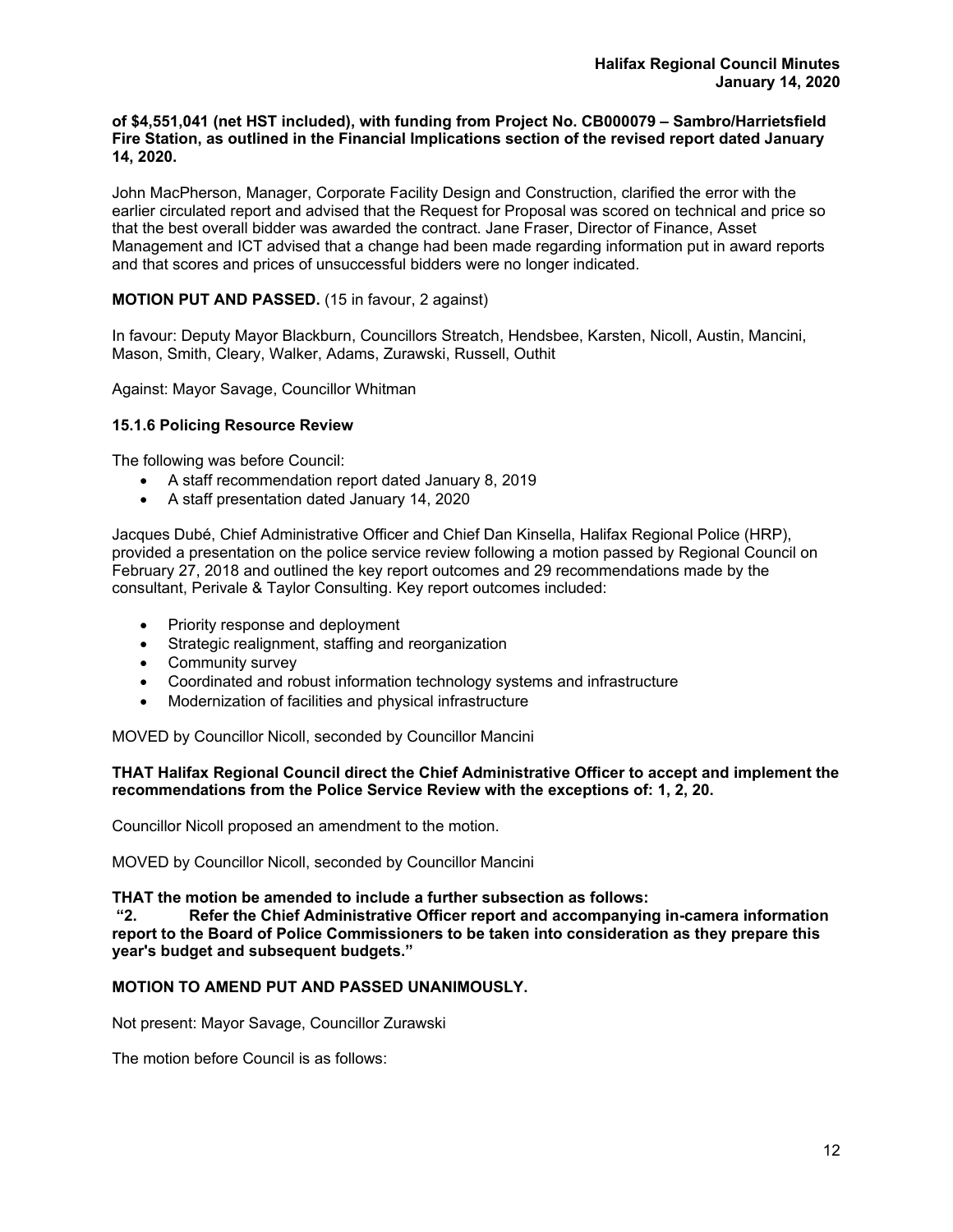MOVED by Councillor Nicoll seconded by Councillor Mancini

# **THAT Halifax Regional Council:**

**1. Direct the Chief Administrative Officer to accept and implement the recommendations from the Police Service Review with the exceptions of: 1, 2, 20.** 

#### **2. Refer the Chief Administrative Officer report and accompanying in-camera information report to the Board of Police Commissioners to be taken into consideration as they prepare this year's budget and subsequent budgets.**

Responding to questions from Council, Dubé advised that the Board of Police Commissioners is in the preliminary stage of creating a survey to go out to the public and committed to sharing the survey questions with Council, as well as the survey results. Chief Kinsella informed Council that civilianization is important to HRP and HRP is committed to ensuring that Police officers have the skills to carry out their duties or commit to civilianization of those positions and further noted that some positions have already been taken up by civilians. Chief Superintendent Janis Gray, Halifax District, Royal Canadian Mounted Police (RCMP) noted that RCMP has a road safety strategy in place that is measurable and trackable, that there are designated RCMP traffic sections and that general duty RCMP vehicles also have traffic capacity. Responding to a suggestion from Council that high level policing priorities be laid out in a Memorandum of Understanding, John Traves, Q.C., Municipal Solicitor, advised that the Memorandum of Understanding should be considered as a practical guide to the legislative framework and that work should be undertaken within the structure the Memorandum of Understanding sets up to develop priorities and policies which can reviewed as frequently as required and not amend the Memorandum of Understanding.

# **MOTION AS AMENDED PUT AND PASSED UNANIMOUSLY.**

Not present: Councillor Cleary

# **15.2 EXECTIVE STANDING COMMITTEE**

#### **15.2.1 Women's Advisory Committee – Establish a Staff Board\***

The following was before Council:

 An Executive Standing Report Committee report dated December 19, 2019, with attached staff recommendation report dated December 4, 2019

The following motion was approved as part of the Consent Agenda:

MOVED by Councillor Whitman, seconded by Councillor Smith

**THAT Halifax Regional Council establish a staff board, pursuant to Section 6.2 of the Public Appointment Policy, consisting of the Managing Director of Diversity and Inclusion, Advisor from Diversity and Inclusion, a representative from the Municipal Clerk's Office, and the Chief Administrative Officer or their designate, to review applications to the Women's Advisory Committee, and disclose to the Executive Standing Committee any relevant evaluations or references that may have been conducted.** 

#### **MOTION PUT AND PASSED UNANIMOUSLY.**

Not present: Councillor Zurawski

#### **15.3 TRANSPORTATION STANDING COMMITTEE 15.3.1 Vehicle for Hire Licensing Program Review – Regulating Brokers and Transportation Network Companies**

The following was before Council:

A Transportation Standing Committee report dated December 18, 2019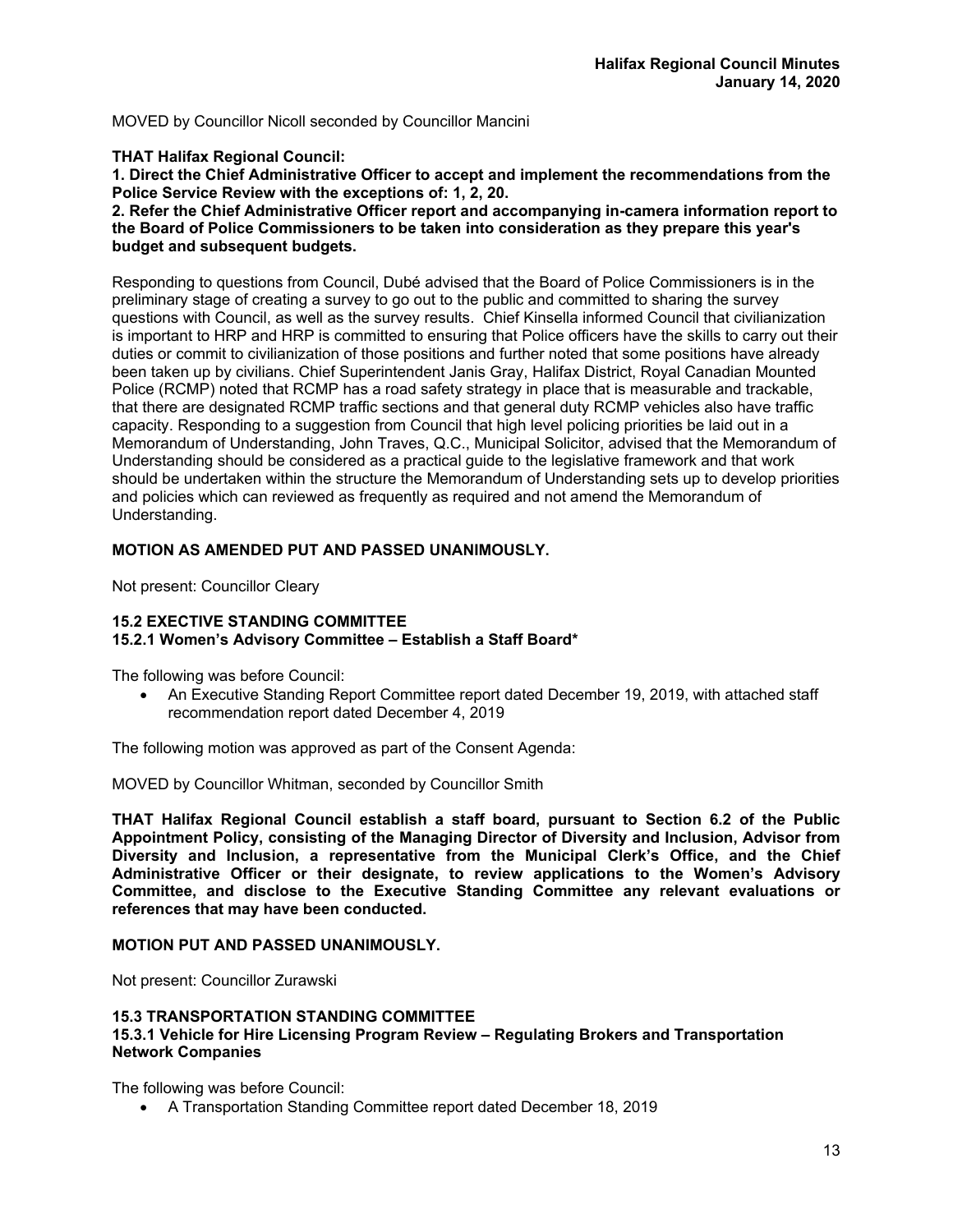- Supplementary staff report dated December 17, 2019
- A staff presentation dated January 14, 2020
- Correspondence from Todd McDonald and Casino Taxi Limited

MOVED by Councillor Nicoll, seconded by Councillor Mancini

# **THAT Halifax Regional Council:**

**1. Direct the Chief Administrative Officer to prepare amendments to By-law T-1000 and Administrative Order 39, to regulate Transportation Networking Companies and introduce a new licensing requirement for brokers as set out in the Discussion section of the supplementary staff report dated December 17, 2019, for Council's consideration; and** 

**2. Direct the Mayor write a letter to the Province to request the required amendments to the Motor Vehicle Act to enable the Municipality to charge Transportation Network Companies a per-trip fee and request the Province allow Transportation Network Companies' drivers and taxi drivers to drive on a Class 5 license.**

Hilary Hayes, Supervisor Licensing, Buildings and Compliance, gave a presentation on proposed by-law amendments on licensing of brokers.

Responding to queries from Council, Hayes noted that the Municipality's parking services department is formulating a curb side management framework for parking and pickup of customers and that the Municipality is working with the Province on amendment of the Motor Vehicle Act.

Councillor Mason proposed an amendment to tier the proposed fee licencing fee.

MOVED by Councillor Mason, seconded by Councillor Nicoll

#### **THAT the fee for registering a Transportation Network Company be tiered based on number of vehicles as follows:**

- **1 10 Vehicles = \$2,000**
- **11 25 Vehicles = \$5,000**
- **26 100 Vehicles = \$15,000**
- **100+ Vehicles = \$25,000**

**MOTION TO AMEND PUT AND PASSED.** (13 in favour, 4 against)

In favour: Mayor Savage, Councillors Streatch, Hendsbee, Karsten, Nicoll, Austin, Mancini, Mason, Smith, Cleary, Walker, Adams, Zurawski

Against: Deputy Mayor Blackburn, Councillors Whitman, Russell, Outhit

The motion before Council is as follows:

**THAT Halifax Regional Council:** 

**1. Direct the Chief Administrative Officer to prepare amendments to By-law T-1000 and Administrative Order 39, to regulate Transportation Networking Companies and introduce a new licensing requirement for brokers as set out in the Discussion section of the supplementary staff report dated December 17, 2019, for Council's consideration with the following direction from;** 

- **a) That the licensing fee for registering a Transportation Network Company be tiered based on the number of vehicles as follows:** 
	- **1 10 Vehicles = \$2,000**
	- **11 25 Vehicles = \$5,000**
	- **26 100 Vehicles = \$15,000**
	- **100+ Vehicles = \$25,000**

**2. Direct the Mayor write a letter to the Province to request the required amendments to the Motor Vehicle Act to enable the Municipality to charge Transportation Network Companies a per-trip fee**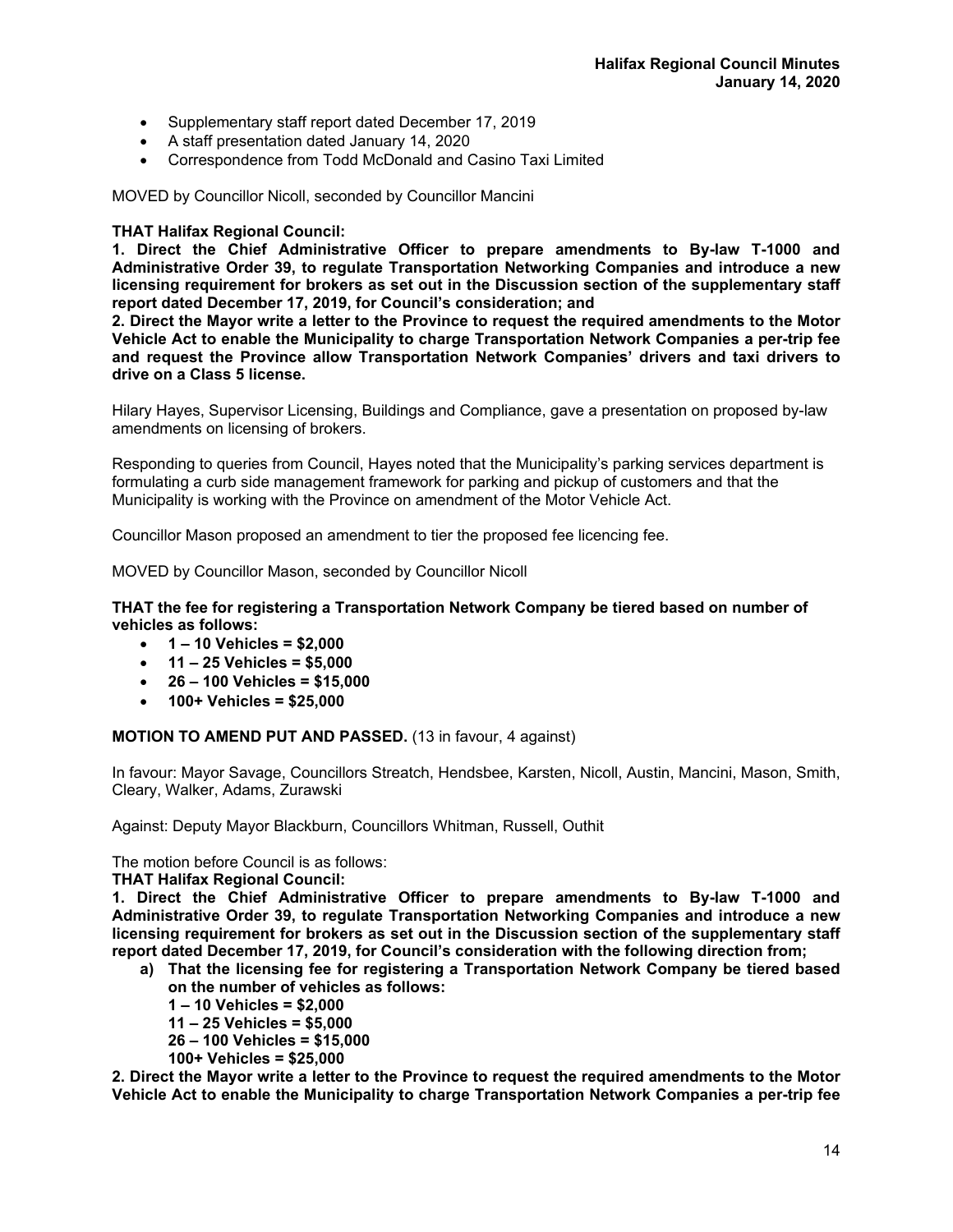#### **and request the Province allow Transportation Network Companies' drivers and taxi drivers to drive on a Class 5 license.**

Responding to a query from Council regarding passenger safety, Hayes confirmed that the Municipality would not have a list of drivers' names, as these would be maintained by the transportation network companies.

Councillor Austin proposed an amendment to request for a supplementary report considering a veto by the Municipality regarding who can be a transportation network company driver.

MOVED by Councillor Austin, seconded by Councillor Cleary

#### **THAT Halifax Regional Council request that the Chief Administrative Officer provide a supplementary report on licensing Transportation Network Companies drivers.**

Responding to a further query from Council, Hayes confirmed that as currently proposed, the Municipality could pull the licence of a transportation network company that had multiple infractions against it or its drivers.

# **MOTION TO AMEND PUT AND PASSED UNANIMOUSLY.**

The motion before Council is as follows:

**THAT Halifax Regional Council:** 

**1. Direct the Chief Administrative Officer to prepare amendments to By-law T-1000 and Administrative Order 39, to regulate Transportation Networking Companies and introduce a new licensing requirement for brokers as set out in the Discussion section of the supplementary staff report dated December 17, 2019, for Council's consideration with the following direction from;** 

- **a) That the licensing fee for registering a Transportation Network Company be tiered based on the number of vehicles as follows:** 
	- **1 10 Vehicles = \$2,000**
	- **11 25 Vehicles = \$5,000**
	- **26 100 Vehicles = \$15,000**
	- **100+ Vehicles = \$25,000**

**2. Direct the Mayor write a letter to the Province to request the required amendments to the Motor Vehicle Act to enable the Municipality to charge Transportation Network Companies a per-trip fee and request the Province allow Transportation Network Companies' drivers and taxi drivers to drive on a Class 5 license; and**

**3. Request that the Chief Administrative Officer provide a supplementary report on licensing Transportation Network Companies drivers.** 

Councillor Cleary proposed an amendment to request for a supplementary report to consider a fee to help meet Integrated Mobility Plan targets.

MOVED by Councillor Cleary, seconded by Councillor Outhit

**THAT Halifax Regional Council request that the Chief Administrative Officer provide a supplementary report regarding a per trip fee for Transportation Network Companies in support of the Integrated Mobility Plan.** 

**MOTION TO AMEND PUT AND PASSED.** (15 in favour, 2 against)

In favour: Deputy Mayor Blackburn, Councillors Streatch, Hendsbee, Karsten, Nicoll, Austin, Mason, Smith, Cleary, Walker, Adams, Zurawski, Whitman, Russell, Outhit

Against: Mayor Savage, Councillor Mancini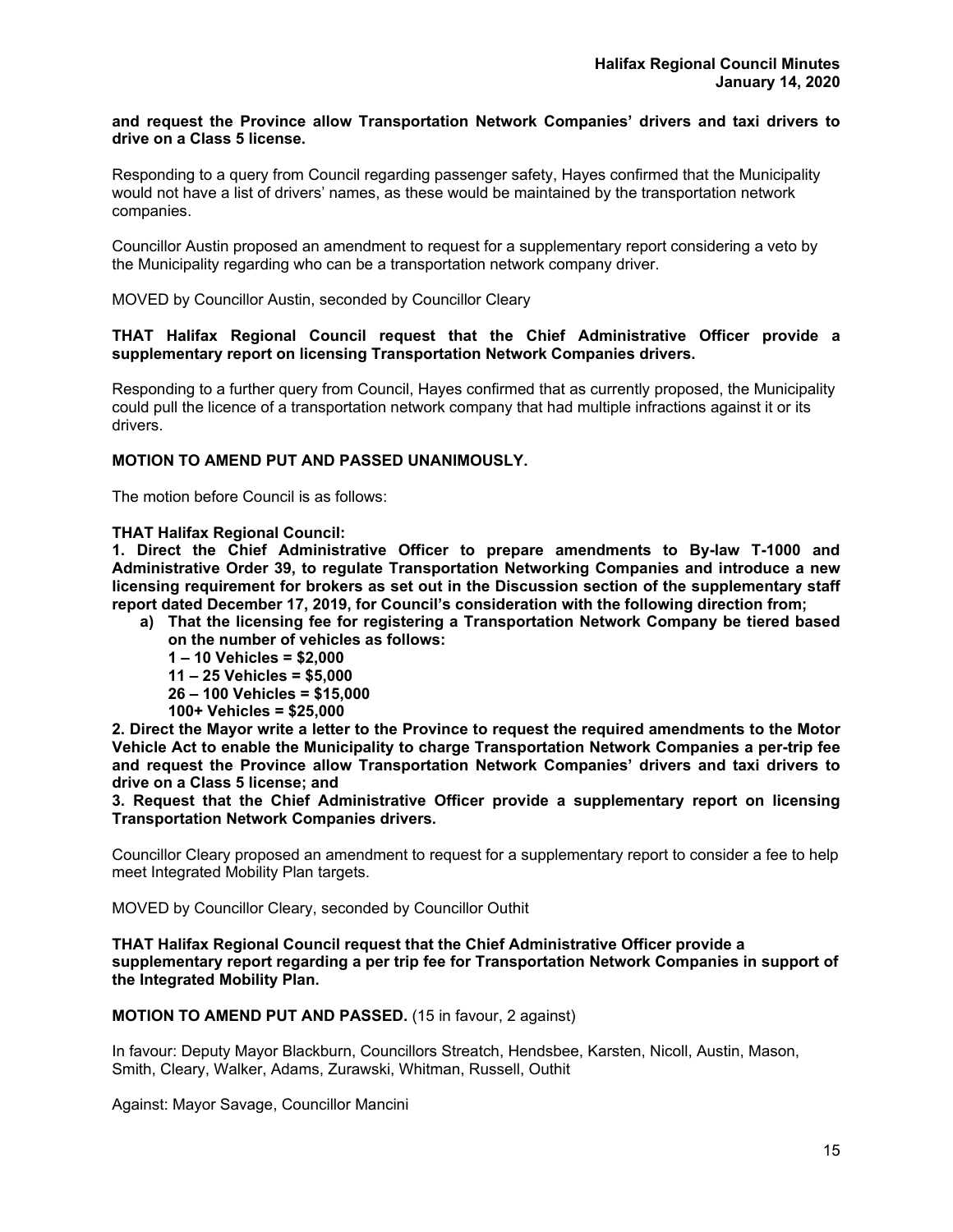The motion before Council is as follows:

# **THAT Halifax Regional Council:**

**1. Direct the Chief Administrative Officer to prepare amendments to By-law T-1000 and Administrative Order 39, to regulate Transportation Networking Companies and introduce a new licensing requirement for brokers as set out in the Discussion section of the supplementary staff report dated December 17, 2019, for Council's consideration with the following direction from;** 

- **a) That the licensing fee for registering a Transportation Network Company be tiered based on the number of vehicles as follows:** 
	- **1 10 Vehicles = \$2,000**
	- **11 25 Vehicles = \$5,000**
	- **26 100 Vehicles = \$15,000**
	- **100+ Vehicles = \$25,000**

**2. Direct the Mayor write a letter to the Province to request the required amendments to the Motor Vehicle Act to enable the Municipality to charge Transportation Network Companies a per-trip fee and request the Province allow Transportation Network Companies' drivers and taxi drivers to drive on a Class 5 license; and**

**3. Request that the Chief Administrative Officer provide a supplementary report on licensing Transportation Network Companies drivers.** 

**4. Request that the Chief Administrative Officer provide a supplementary report regarding a per trip fee for Transportation Network Companies in support of the Integrated Mobility Plan.** 

Hayes responded to further questions from Council regarding the differences between Class 4 and 5 licences and which jurisdictions require Class 4 licences for transportation network company drivers. Hayes confirmed that while many jurisdictions require Class 4 licences, the position of staff is that Class 5 licencing would suffice and would enable quicker growth of the industry.

MOVED by Councillor Russell, seconded by Councillor Streatch

**THAT Halifax Regional Council amend section 2 of the motion to delete the following: "and request the Province allow Transportation Network Companies' drivers and taxi drivers to drive on a Class 5 license."** 

**MOTION TO AMEND PUT AND PASSED.** (9 in favour, 8 against)

In favour: Deputy Mayor Blackburn, Councillors Streatch, Hendsbee, Austin, Walker, Adams, Zurawski, Russell, Outhit

Against: Mayor Savage, Councillors Karsten, Nicoll, Mancini, Mason, Smith, Cleary, Whitman

The motion before Council is as follows:

MOVED by Councillor Nicoll, seconded by Councillor Mancini

**THAT Halifax Regional Council:** 

- **1. Direct the Chief Administrative Officer to prepare amendments to By-law T-1000 and Administrative Order 39, to regulate Transportation Networking Companies and introduce a new licensing requirement for brokers as set out in the Discussion section of the supplementary staff report dated December 17, 2019, for Council's consideration with the following direction from;**
- **b) That the licensing fee for registering a Transportation Network Company be tiered based on the number of vehicles as follows:**

**1 – 10 Vehicles = \$2,000** 

**11 – 25 Vehicles = \$5,000** 

**26 – 100 Vehicles = \$15,000** 

**100+ Vehicles = \$25,000**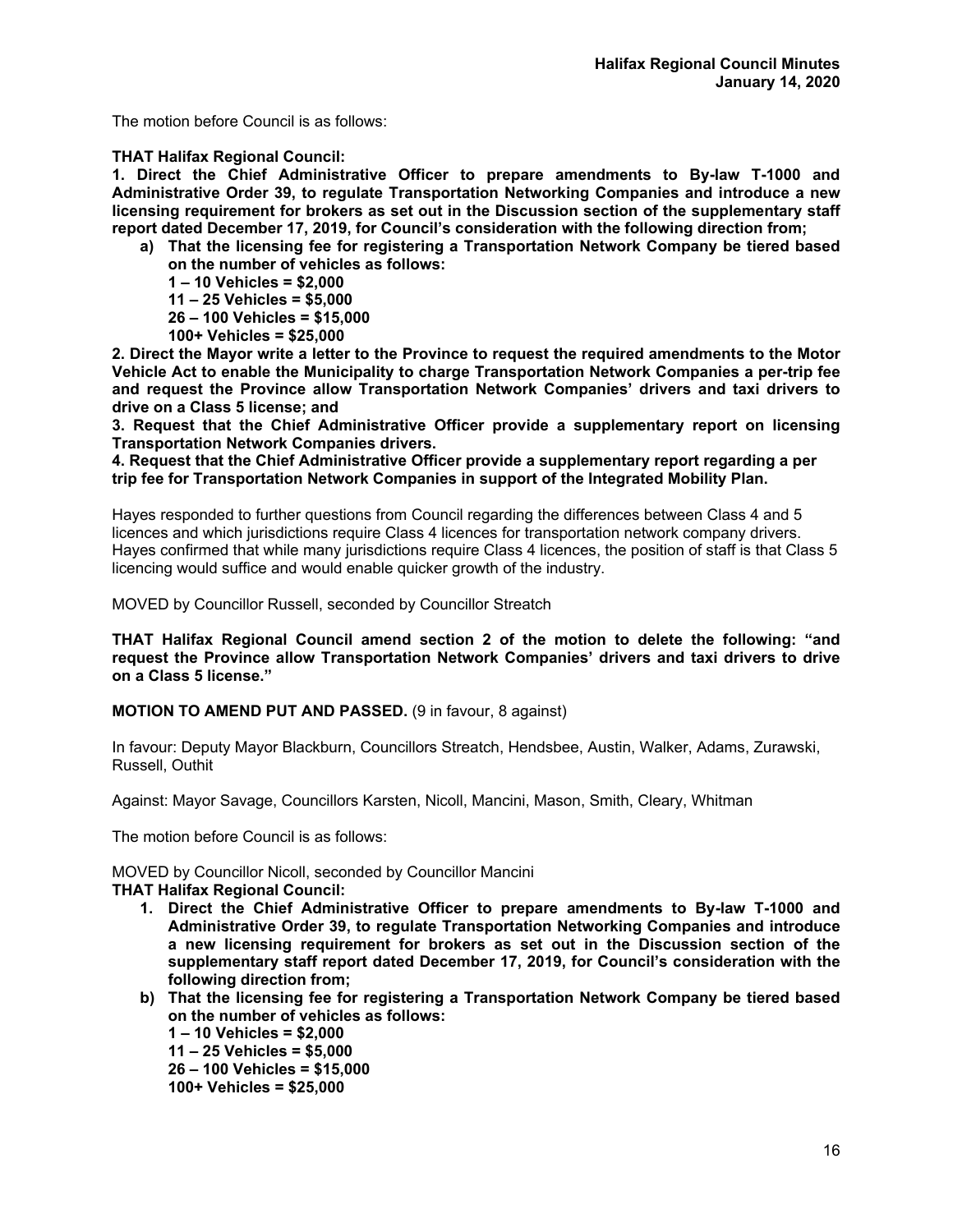- **2. Direct the Mayor write a letter to the Province to request the required amendments to the Motor Vehicle Act to enable the Municipality to charge Transportation Network Companies a per-trip fee;**
- **3. Request that the Chief Administrative Officer provide a supplementary report on licensing Transportation Network Companies drivers; and**
- **4. Request that the Chief Administrative Officer provide a supplementary report regarding a per trip fee for Transportation Network Companies in support of the Integrated Mobility Plan.**

# **MOTION AS AMENDED PUT AND PASSED.** (16 in favour, 1 against)

In favour: Mayor Savage, Deputy Mayor Blackburn, Councillors Streatch, Hendsbee, Karsten, Nicoll, Austin, Mancini, Mason, Smith, Cleary, Walker, Adams, Zurawski, Russell, Outhit

Against: Councillor Whitman

Councillor Cleary proposed a further motion to require vehicles driven by transportation network company drivers to be fuel efficient.

MOVED by Councillor Cleary, seconded by Councillor Nicoll

**THAT Halifax Regional Council request a staff report with respect to the restriction of vehicles permitted by Transportation Network Companies to fuel efficient and hybrid vehicles, to be considered as part of HalifACT 2050.** 

**MOTION PUT AND PASSED.** (9 in favour, 8 against)

In favour: Deputy Mayor Blackburn, Councillors Hendsbee, Karsten, Nicoll, Austin, Smith, Cleary, Zurawski, Outhit

Against: Mayor Savage, Councillors Streatch, Mancini, Mason, Walker, Adams, Whitman, Russell

# **15.4 NORTH WEST COMMUNITY COUNCIL**

# **15.4.1 Hammonds Plains Common Area Rate Request – Highland Park Rate Payer's Association\***

The following was before Council:

A report dated December 16, 2019 from North West Community Council

The following motion was approved as part of the Consent Agenda:

MOVED by Councillor Whitman, seconded by Councillor Smith

#### **THAT Halifax Regional Council:**

**1. Authorize a one-time contribution of \$25,000 from the Hammonds Plains Area Rate surplus to the Highland Park Rate Payer's Association to complete the development of Timberlane Terrace Park; and** 

**2. Authorize an additional one-time contribution of \$25,000 from the Hammond Plains Area Rate surplus to the Highland Park Rate Payer's Association for capital improvements to the Grant Line Trail.** 

# **MOTION PUT AND PASSED UNANIMOUSLY.**

Not present: Councillor Zurawski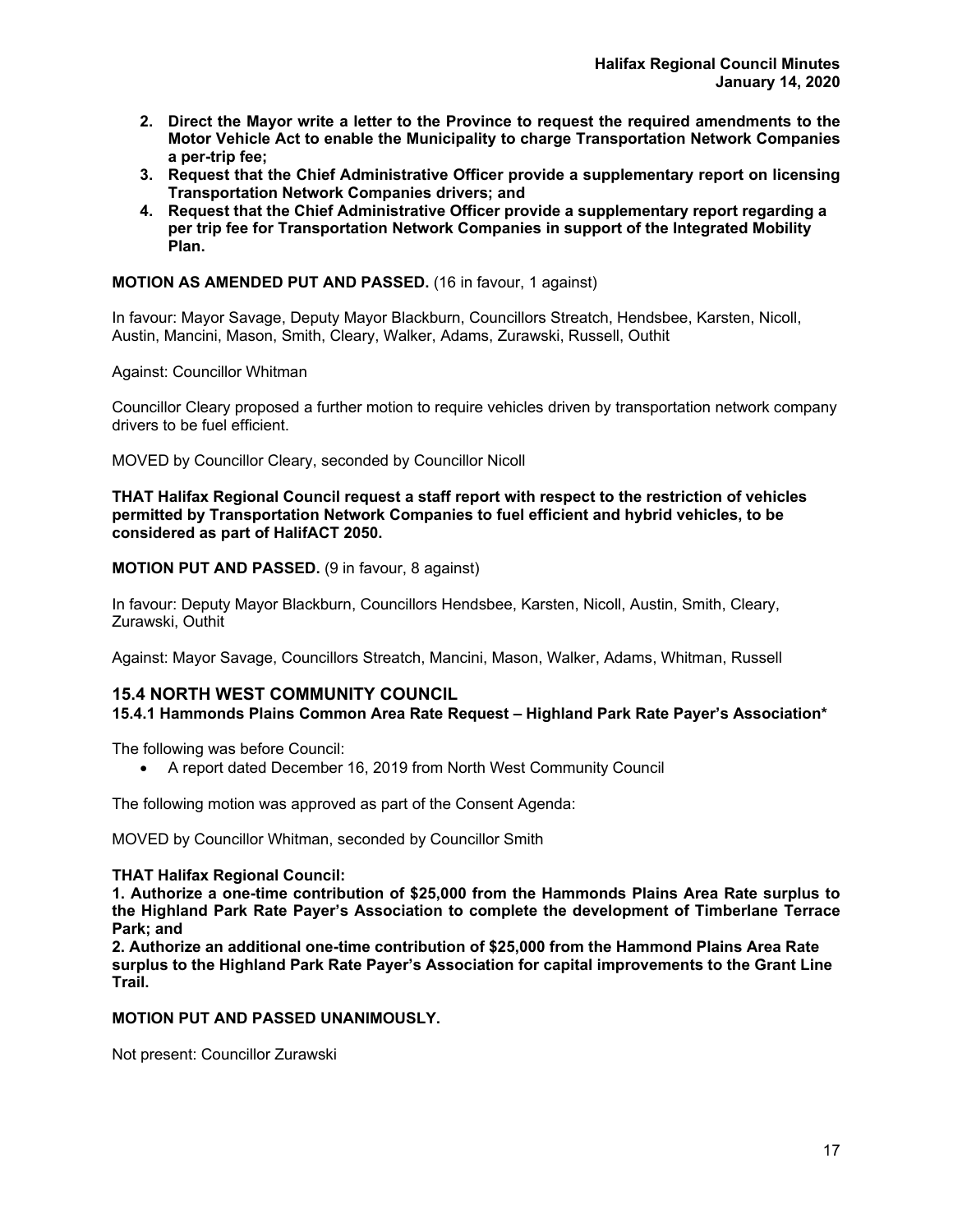# **15.5 MEMBERS OF COUNCIL**

**15.5.1 Councillor Cleary – Amendments to Administrative Order 1 (AO1)** 

The following was before Council:

A request for Council consideration from Councillor Cleary

MOVED by Councillor Cleary, seconded by Councillor Walker

**THAT Halifax Regional Council request a staff report for an amendment to Administrative Order 1, the Procedure of the Council, section 59(1) to include Community Councils.** 

#### **MOTION PUT AND PASSED UNANIMOUSLY.**

Not present: Mayor Savage, Councillor Streatch

#### **15.5.2 Councillor Austin - Heritage Registration Dartmouth Post Office**

The following was before Council:

A request for Council consideration from Councillor Austin

MOVED by Councillor Austin, seconded by Councillor Nicoll

**THAT Halifax Regional Council request a staff report examining the potential for including the Dartmouth Post Office, PID 00108043, in the Registry of Heritage Properties for the Halifax Regional Municipality. The report should be referred to the Heritage Advisory Committee for evaluation.** 

#### **MOTION PUT AND PASSED UNANIMOUSLY.**

Not present: Mayor Savage, Councillor Streatch

#### **15.5.3 Councillor Hendsbee – Floating Homes Letter to the Province of Nova Scotia**

The following was before Council:

A request for Council consideration from Councillor Hendsbee

MOVED by Councillor Hendsbee, seconded by Councillor Mancini

**THAT Halifax Regional Council request the Mayor send an official letter to the Minister of Nova Scotia Municipal Affairs & Housing and the Port Authority to request an immediate moratorium on Floating Homes in order for the Halifax Regional Municipality and other municipalities to get the legislative authority and regulations in place to deal with the pending phenomenon.** 

### **MOTION PUT AND PASSED UNANIMOUSLY.**

Not present: Mayor Savage, Councillor Streatch

#### **16. MOTIONS**

#### **16.1 Councillor Whitman**

MOVED by Councillor Whitman, seconded by Councillor Hendsbee

**THAT Regional Council direct the Chief Administrative Officer to prepare a staff report that responds to the requests by the St. Margaret's Bay Area Rails to Trails Association and the BLT**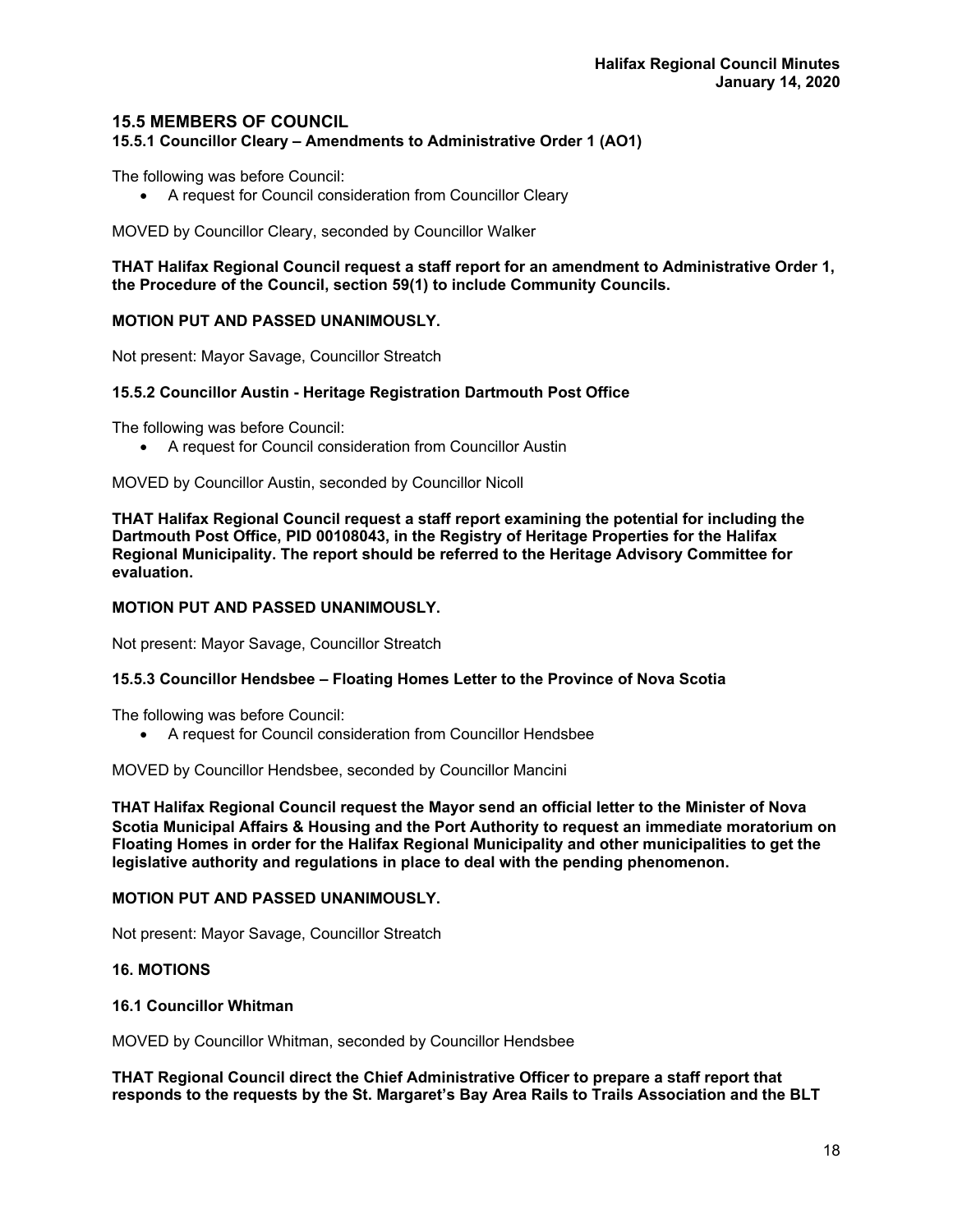**Rails to Trails Association, that Halifax Regional Municipality takes responsibility for the operation and maintenance for the segments of active transportation multi-use pathway currently under their responsibility. The report should consider options such as HRM assuming ownership of the facilities or a Letter of Authority from the Province and consider factors such as the Provincial government position, cost, enforcement, permitted uses and other considerations to help understand the implications for the sustainability of these facilities and for Municipal responsibilities.** 

Councillor Nicoll suggested an addition to the motion as follows to include the Cole Harbour Parks and Trails Association:

# **"…and the Cole Harbour Parks and Trails Association…"**

This was considered a friendly amendment by Council.

The motion before Council is as follows:

MOVED by Councillor Whitman, seconded by Councillor Hendsbee

**THAT Regional Council direct the Chief Administrative Officer to prepare a staff report that responds to the requests by the St. Margaret's Bay Area Rails to Trails Association, the BLT Rails to Trails Association, and the Cole Harbour Parks and Trails Association, that Halifax Regional Municipality takes responsibility for the operation and maintenance for the segments of active transportation multi-use pathway currently under their responsibility. The report should consider options such as HRM assuming ownership of the facilities or a Letter of Authority from the Province and consider factors such as the Provincial government position, cost, enforcement, permitted uses and other considerations to help understand the implications for the sustainability of these facilities and for Municipal responsibilities.** 

#### **MOTION AS AMENDED PUT AND PASSED UNANIMOUSLY.**

Not present: Mayor Savage, Councillor Streatch

#### **16.2 Councillor Cleary**

The following was before Council:

A request for Council consideration from Councillor Cleary

MOVED by Councillor Cleary, seconded by Councillor Smith

**THAT Halifax Regional Council request a staff report on developing a policy for a "cooling off" period for elected and senior officials, as public office holders. This report should include a jurisdictional scan of best practices in Canadian municipal, provincial, and federal governments, an analysis of potential benefits and challenges, and a recommendation for an appropriate length of time that public office holders should wait before accepting positions from businesses that do business with the municipality or submit applications for development, especially ones that they had direct and significant dealings with during their time as a public office holder.** 

Councillor Cleary noted that several municipal governments have this protocol in place. Several Councillors expressed concern about how this would interfere with a former official's ability to maintain a livelihood given the large number of business that have dealings with the HRM. It was also suggested that, if approved, the jurisdictional scan should include an examination of compensation and/or payments given to officials to conclude contractual obligations.

**MOTION PUT AND DEFEATED.** (7 in favour, 8 against)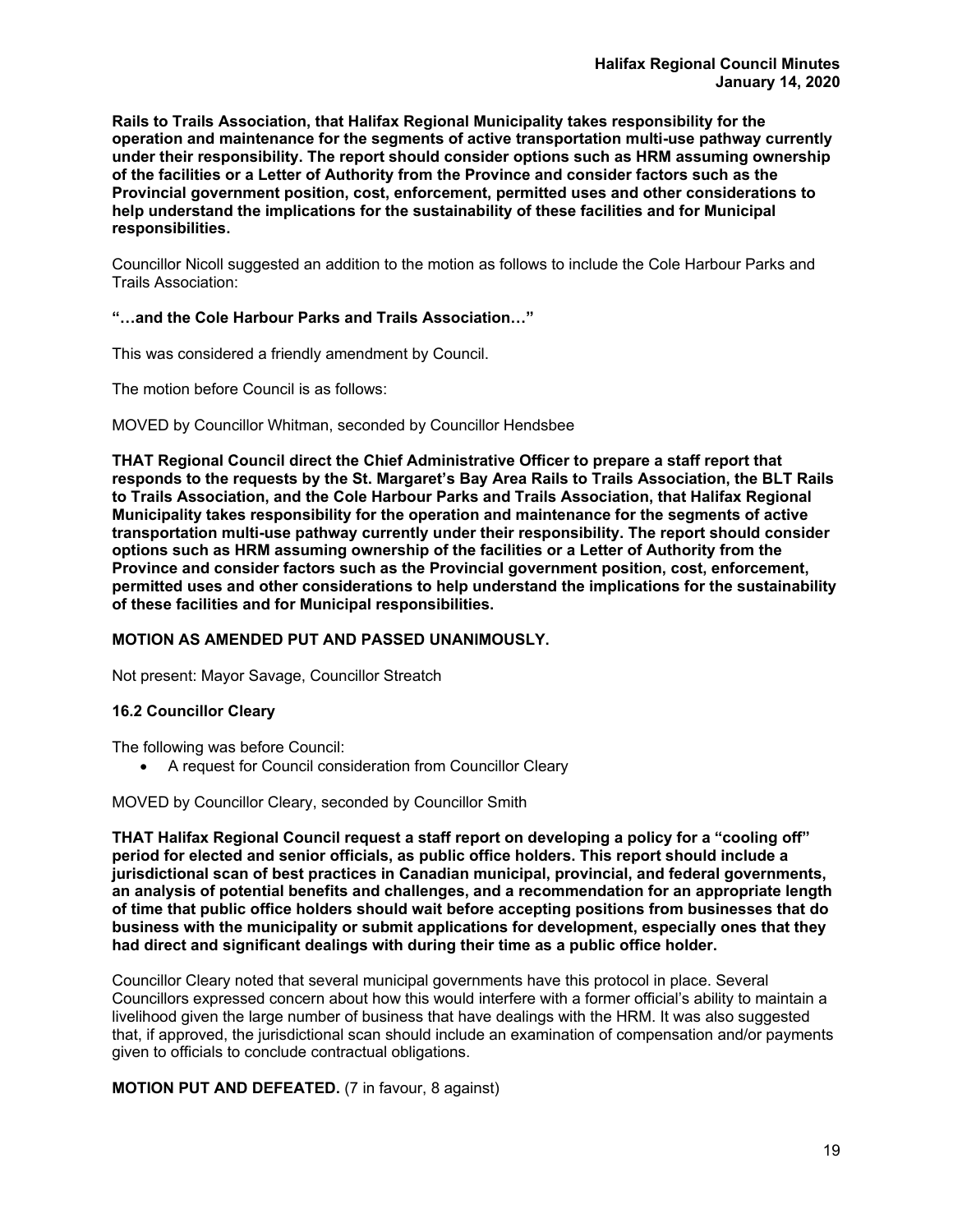In favour: Councillors Nicoll, Austin, Mancini, Mason, Smith, Cleary, and Outhit

Against: Deputy Mayor Blackburn, Councillors Hendsbee, Karsten, Walker, Adams, Zurawski, Whitman, and Russell

Not present: Mayor Savage, Councillor Streatch

MOVED by Councillor Nicoll, seconded by Councillor Karsten

# **THAT the meeting be extended beyond 10:00 p.m. in accordance with section 34 of Administrative Order One.**

Two-third majority vote required.

# **MOTION PUT AND PASSED.**

#### **17. IN CAMERA (IN PRIVATE)**

MOVED by Councillor Nicoll, seconded by Councillor Austin

#### **THAT Halifax Regional Council convene In Camera (In Private) to discuss the Property Matter.**

# **MOTION PUT AND PASSED.**

#### **17.1 Property Matter –** *Private and Confidential Report*

This matter was dealt with In Camera (In Private) and ratified in public as follows:

MOVED by Councillor Smith, seconded by Councillor Nicoll

#### **THAT Halifax Regional Council:**

**1. Adopt the recommendations as outlined in the private and confidential staff report dated December 2, 2019; 2. Not release the private and confidential staff report dated December 2, 2019 to the public until the transaction has closed** 

#### **MOTION PUT AND PASSED UNANIMOUSLY.**

Not present: Mayor Savage, Councillors Streatch and Whitman

#### **17.2 PERSONNEL MATTER – Private and Confidential Report**

This matter was dealt with in public.

MOVED by Councillor Cleary, seconded by Councillor Nicoll

**THAT Halifax Regional Council: 1. Adopt the recommendations as outlined in the private and confidential staff report dated January 7, 2020; 2. Not release the private and confidential staff report dated January 7, 2020 to the public.** 

#### **MOTION PUT AND PASSED UNANIMOUSLY.**

Not present: Mayor Savage, Councillor Streatch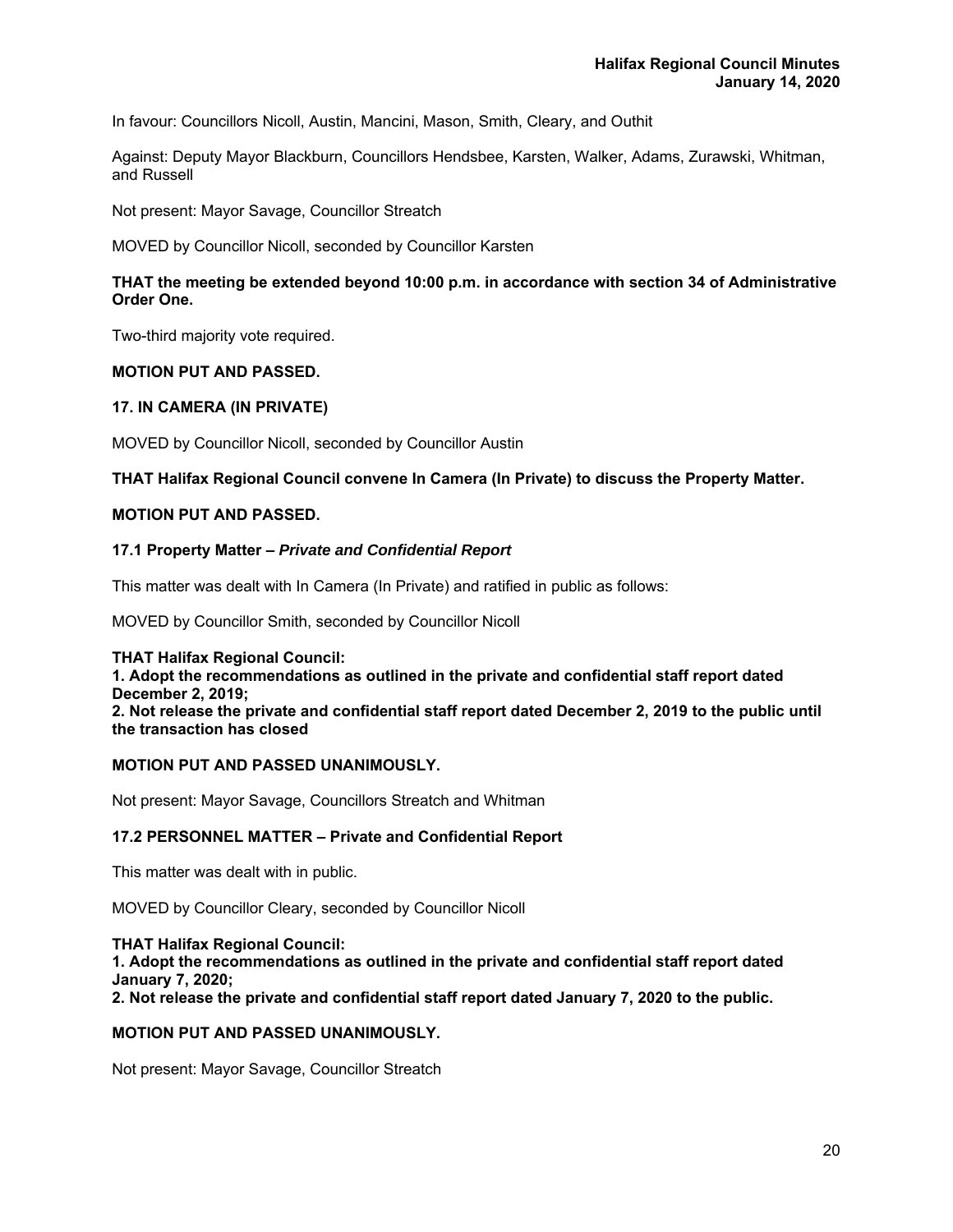# **17.3 PERSONNEL MATTER – Private and Confidential Report**

This matter was dealt with in public.

MOVED by Councillor Cleary, seconded by Councillor Nicoll

**THAT Halifax Regional Council: 1. Adopt the recommendations as outlined in the private and confidential staff report dated November 6, 2019;** 

**2. Not release the private and confidential staff report dated November 6, 2019 to the public.** 

# **MOTION PUT AND PASSED UNANIMOUSLY.**

Not present: Mayor Savage, Councillor Streatch

# **17.4 PROPERTY MATTER – Private and Confidential Report**

Council agreed by consensus to defer this item to the next regularly scheduled meeting of Council on January 28, 2020.

# **17.5 PROPERTY MATTER – Private and Confidential Report**

This matter was dealt with In Camera (In Private). No further action taken.

#### **18. ADDED ITEMS**

# **18.1 Councillor Smith - 5534 to 5558 Bilby Street and 2819 to 2827 Isleville Street, Halifax**

The following was before Council:

A request for Council consideration from Councillor Smith

MOVED by Councillor Smith, seconded by Councillor Mancini

#### **THAT Halifax Regional Council:**

**1. Waive notice of motion in accordance with Administrative Order 1.** 

**2. Notwithstanding Halifax Regional Council's June 25, 2019 motion directing the Chief Administrative Officer to not accept requests for site-specific amendments to the Municipal Planning Strategies in Centre Plan Package B areas while the planning process to adopt Package B is underway, Regional Council directs the Chief Administrative Officer to:** 

**a) initiate a process to consider amendments to applicable Municipal Planning Strategies and Land Use By-laws for 5534 to 5558 Bilby Street and 2819 to 2827 Isleville Street, Halifax. The process will consider amendments that would allow the 7 storey mixed-use development permitted within the Development Agreement originally approved by West Community Council in Case 17511, and subsequently amended by Halifax and West Community Council in Case 20326; and** 

**b) request staff to implement a public participation plan using community mail outs to the notification area.** 

The motion was separated for voting purposes as per Section 90 of Administrative Order One.

MOVED by Councillor Smith, seconded by Councillor Mancini

#### **THAT Halifax Regional Council waive notice of motion in accordance with Administrative Order 1.**

Two-third majority vote required.

# **MOTION PUT AND PASSED.** (16 in favour, 1 against)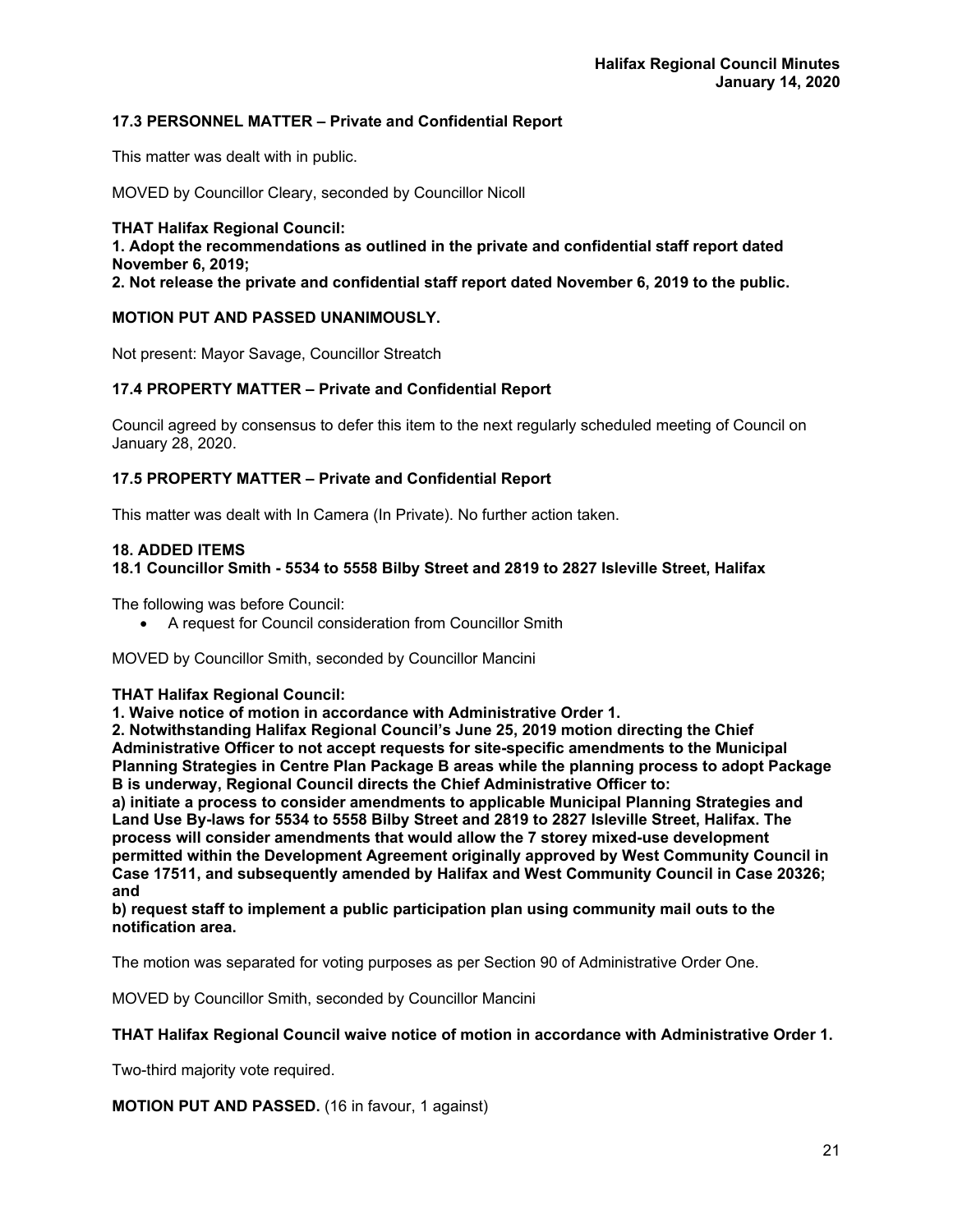In favour: Mayor Savage, Deputy Mayor Blackburn, Councillors Streatch, Hendsbee, Karsten, Nicoll, Austin, Mancini, Mason, Smith, Cleary, Walker, Adams, Zurawski, Russell, Outhit

Against: Councillor Whitman

MOVED by Councillor Smith, seconded by Councillor Mason

**THAT notwithstanding Halifax Regional Council's June 25, 2019 motion directing the Chief Administrative Officer to not accept requests for site-specific amendments to the Municipal Planning Strategies in Centre Plan Package B areas while the planning process to adopt Package B is underway, Regional Council directs the Chief Administrative Officer to:** 

**a) initiate a process to consider amendments to applicable Municipal Planning Strategies and Land Use By-laws for 5534 to 5558 Bilby Street and 2819 to 2827 Isleville Street, Halifax. The process will consider amendments that would allow the 7 storey mixed-use development permitted within the Development Agreement originally approved by West Community Council in Case 17511, and subsequently amended by Halifax and West Community Council in Case 20326; and** 

**b) request staff to implement a public participation plan using community mail outs to the notification area.** 

# **MOTION PUT AND PASSED UNANIMOUSLY.**

# **18.2 Volunteer Search and Rescue Grants Program – Recommended Awards Fiscal Year**

The following was before Council:

 A report dated January 13, 2020 from the Grants Committee with attached staff report dated July 25, 2019

MOVED by Councillor Walker, seconded by Councillor Mancini

# **THAT Halifax Regional Council approve:**

**1. The awards of four (4) Operating Grants as described in the Discussion section of the staff report dated July 25, 2019 for a total of \$128,921;** 

**2. A Capital Grant in the amount of \$2,334 to the Eastern Shore Ground Search and Rescue Team; and** 

**3. A conditional capital grant in the amount of \$10,045 to the Musquodoboit Valley Ground Search and Rescue Team to be held by HRM pending submission of documentation demonstrating an ability to complete the purchases prior to March 31, 2020;** 

**for a combined total cost of \$141,300 from Operating Account C801-8004.** 

#### **MOTION PUT AND PASSED UNANIMOUSLY.**

Not present: Mayor Savage, Councillor Streatch

# **19. NOTICES OF MOTION**

#### **19.1 Councillor Walker**

"**TAKE NOTICE** that, at the next regular Regional Council meeting, to be held on January 28, 2020, I propose to introduce a Policy pursuant to Section 325 of the Halifax Municipality Charter, *Administrative Order SC-93*, the purpose of which is to close a portion of Rosedale Avenue, Halifax described as Parcel "A"."